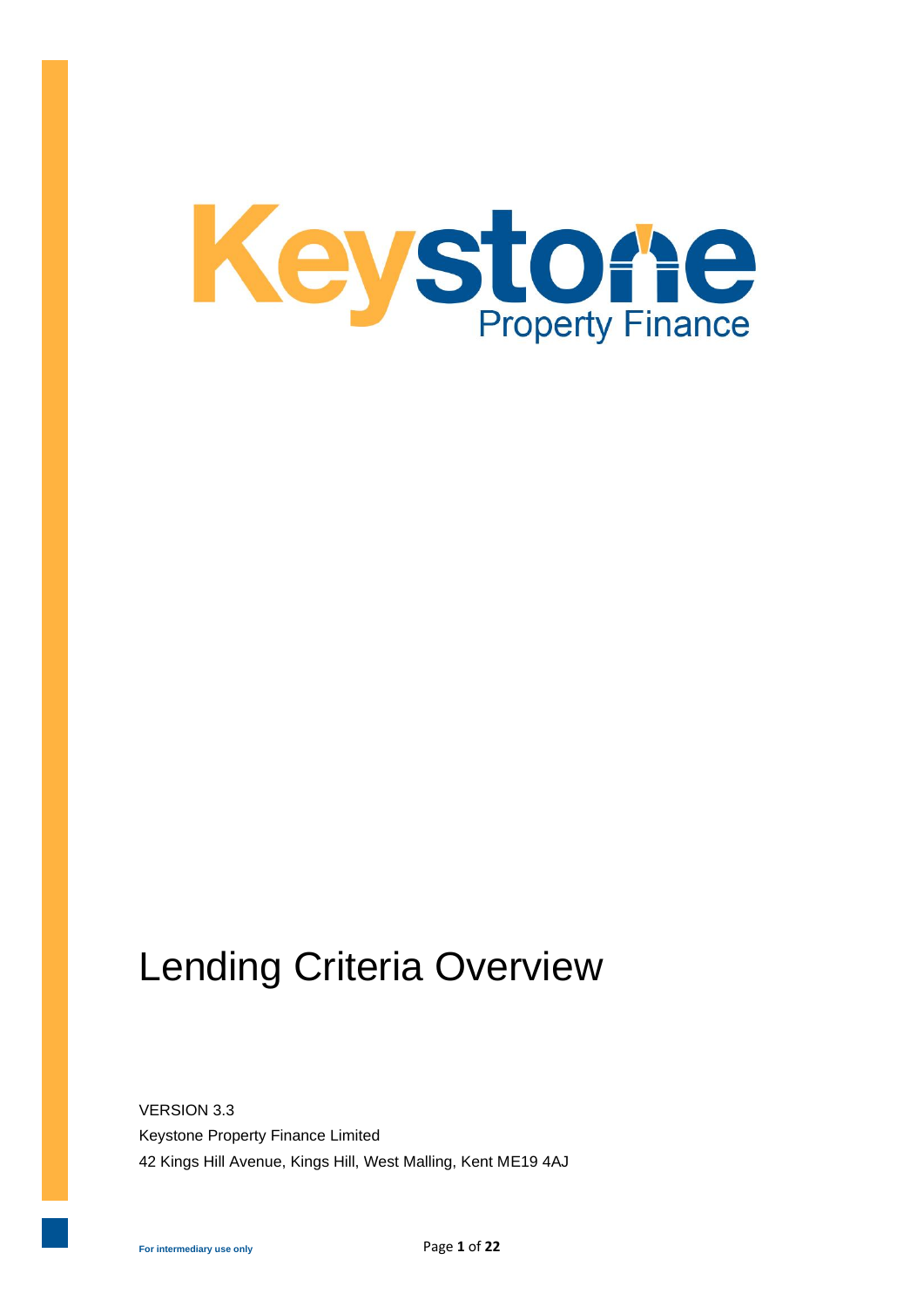#### **CONTENTS**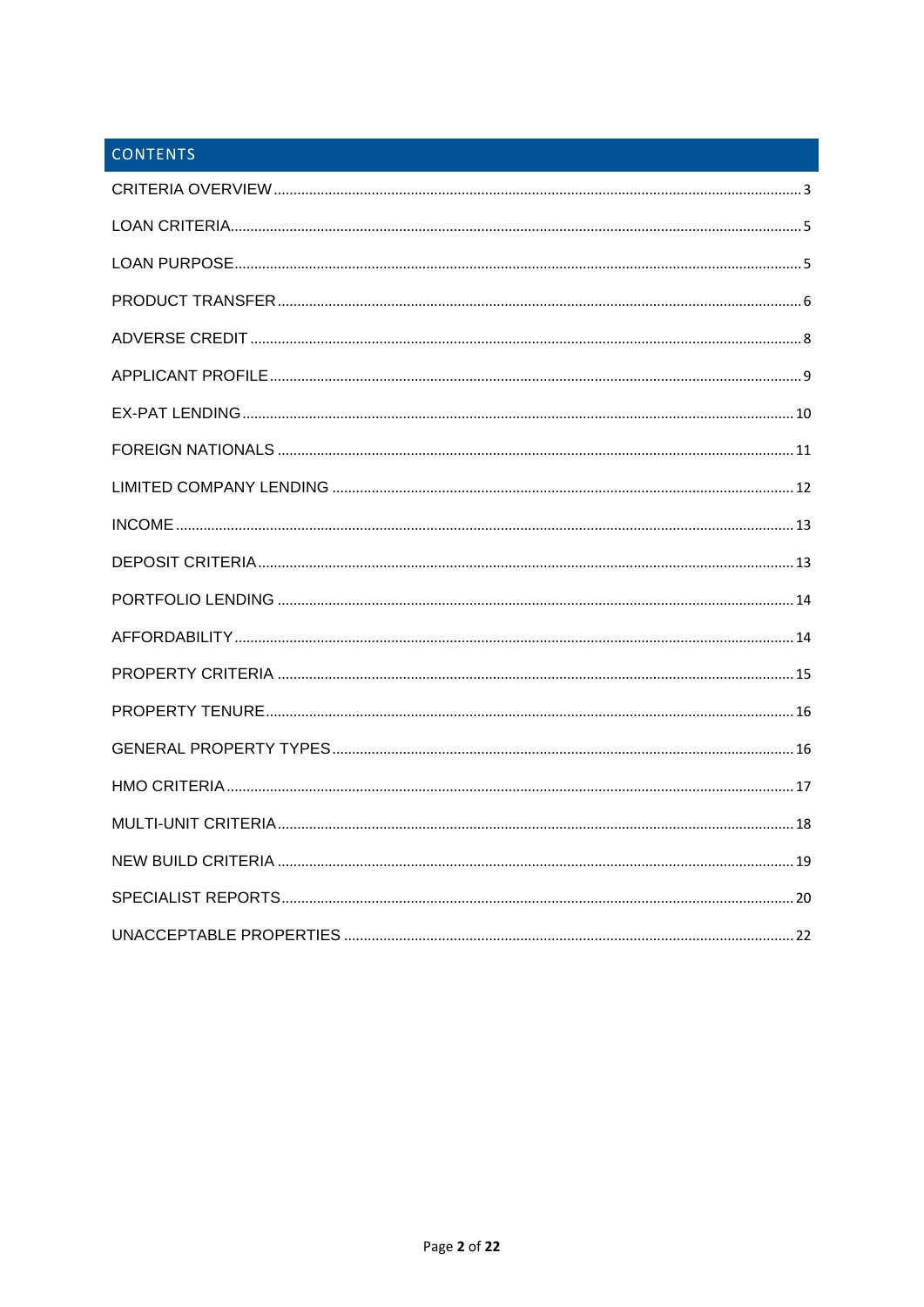## <span id="page-2-0"></span>CRITERIA OVERVIEW

| <b>CRITERIA OVERVIEW</b>       |                                                                                              | <b>FIRST-TIME LANDLORDS</b>     | <b>EXPERIENCED LANDLORDS</b>                     |                                  |
|--------------------------------|----------------------------------------------------------------------------------------------|---------------------------------|--------------------------------------------------|----------------------------------|
| <b>THE</b><br><b>APPLICANT</b> | Trading Ltd Cos, LLPs, SPVs.                                                                 |                                 | Yes                                              | Yes                              |
|                                | Portfolio lending.<br>Minimum income.<br>Minimum period of employment / self-<br>employment. |                                 | Yes                                              | Yes                              |
|                                |                                                                                              |                                 | Yes - £25k min income for the<br>main applicant. | No Minimum                       |
|                                |                                                                                              |                                 | None                                             | None                             |
|                                | Homeowner.                                                                                   |                                 | Yes                                              | <b>No</b>                        |
|                                | Ex-pat applications.                                                                         |                                 | <b>No</b>                                        | Yes                              |
| <b>THE</b><br><b>PROPERTY</b>  | HMOs.                                                                                        | £50k - £750k<br>Up to 75% LTV   | No                                               | Yes                              |
|                                |                                                                                              | £750,001 - £1m<br>Up to 70% LTV | No                                               | Yes                              |
|                                | Holiday Let                                                                                  | £50K-£750K<br>Up to 75% LTV     | No                                               | Yes                              |
|                                |                                                                                              | £750,001 - £1m<br>Up to 70% LTV | No                                               | Yes                              |
|                                | Multi-unit<br>properties.                                                                    | £50k - £500k<br>Up to 75% LTV   | Yes - Up to 4 flats in a block.                  | Yes - Up to 10 flats in a block. |
|                                |                                                                                              | £500k - £750k<br>Up to 75% LTV  | No                                               | Yes - Up to 10 flats in a block. |
|                                |                                                                                              | £750,001 - £1m<br>Up to 70% LTV | No                                               | Yes - Up to 10 flats in a block. |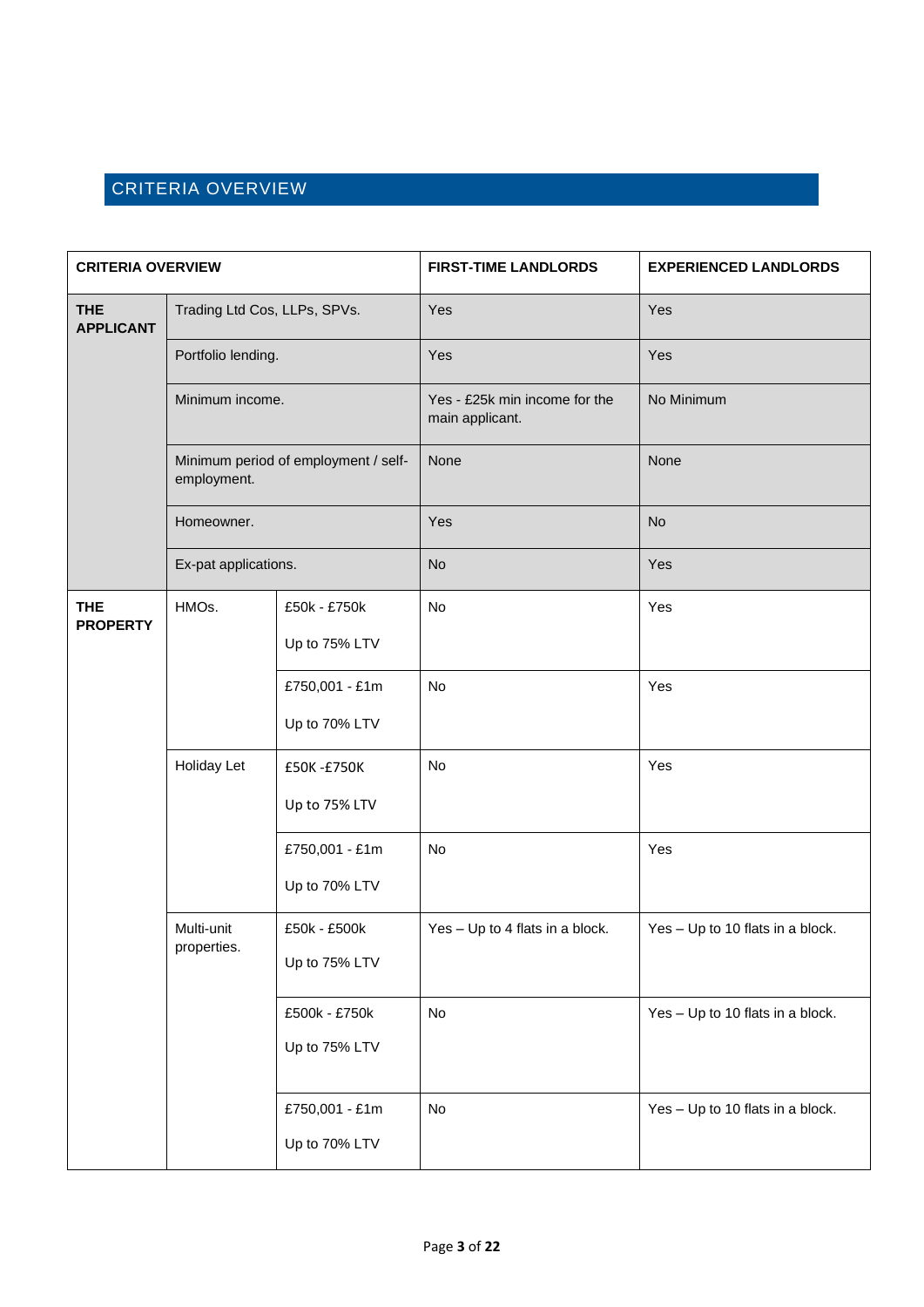|                 | Flats above<br>commercial<br>property.      | 65% LTV if flat<br>located less than 3<br>storeys above or<br>adjacent to the<br>commercial<br>premises.<br>Up to 75% LTV<br>if flat located 3<br>storeys or more<br>above or adjacent<br>to commercial<br>premises. | No.                                                                                                                       | Yes - Maximum Ioan £1m<br>Yes - Maximum Ioan £750k<br>LTV 75%<br>Yes - Maximum Ioan >£750k -<br>£1m<br>LTV 70%             |
|-----------------|---------------------------------------------|----------------------------------------------------------------------------------------------------------------------------------------------------------------------------------------------------------------------|---------------------------------------------------------------------------------------------------------------------------|----------------------------------------------------------------------------------------------------------------------------|
|                 | New build<br>flats.<br>New build<br>houses. | <b>75% LTV</b><br>75% LTV                                                                                                                                                                                            | Please refer to your BDM /<br>Intermediary support team.                                                                  | Please refer to your BDM /<br>Intermediary support team.                                                                   |
|                 | Ex-<br>local/Housing<br><b>Assoc Flats</b>  | 70% LTV deck<br>access<br>75% LTV No deck<br>access                                                                                                                                                                  | Yes<br>Must have a minimum of 40%<br>private ownership to be<br>acceptable and subject to<br>satisfactory valuer comments | Yes<br>Must have a minimum of 40%<br>private ownership to be<br>acceptable and subject to<br>satisfactory valuer comments. |
|                 | Ex-<br>local/Housing<br>Assoc Houses        | 75% LTV                                                                                                                                                                                                              |                                                                                                                           |                                                                                                                            |
| <b>THE LOAN</b> | Minimum Ioan.                               |                                                                                                                                                                                                                      | £50,000                                                                                                                   | £50,000                                                                                                                    |
|                 | Maximum Ioan.                               |                                                                                                                                                                                                                      | £500k to 75% LTV Multi-unit<br>property up to 4 flats.                                                                    | £50,000 - £750,000 up to<br><b>75% LTV</b><br>£750,001 - £1m up to 70% LTV                                                 |
|                 | Term.                                       |                                                                                                                                                                                                                      | Minimum: 5 years<br>Maximum: 30 years                                                                                     |                                                                                                                            |
|                 | Capital and Repayment                       |                                                                                                                                                                                                                      | Yes - available at all LTVs.                                                                                              |                                                                                                                            |
|                 | Interest only.                              |                                                                                                                                                                                                                      | Yes - available at all LTVs.                                                                                              | Yes - available at all LTVs.                                                                                               |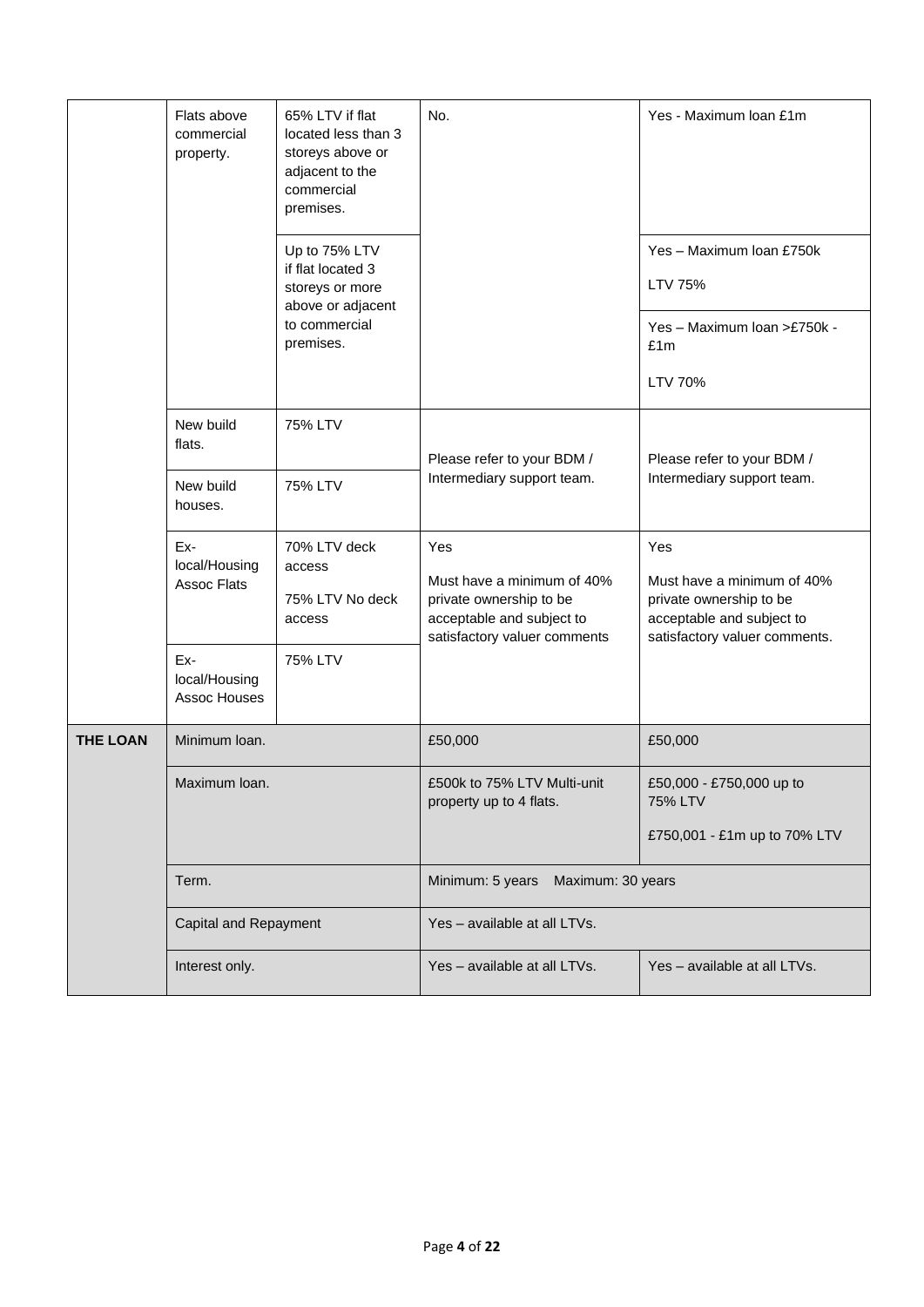## <span id="page-4-0"></span>LOAN CRITERIA

| <b>MAXIMUM LOAN &amp; LTV</b>                     | £50,000 - £750,000 up to 75% LTV           |  |
|---------------------------------------------------|--------------------------------------------|--|
|                                                   | £750,001 - £1m up to 70% LTV               |  |
|                                                   | Property restrictions apply to LTV limits. |  |
| <b>MAXIMUM NUMBER OF BTL</b><br>IN THE BACKGROUND | Unlimited                                  |  |
| <b>MAXIMUM LENDING WITH</b><br><b>KEYSTONE</b>    | £3M                                        |  |
| <b>MINIMUM TERM</b>                               | 5 Years                                    |  |
| <b>MAXIMUM TERM</b>                               | 30 Years                                   |  |

## <span id="page-4-1"></span>LOAN PURPOSE

| <b>PURCHASE</b>              | Acceptable - subject to unacceptable loan purposes below.                                                                                                                                                                          |  |
|------------------------------|------------------------------------------------------------------------------------------------------------------------------------------------------------------------------------------------------------------------------------|--|
| <b>REMORTGAGES</b>           | Remortgage of the original purchase within 6 months, is acceptable where:                                                                                                                                                          |  |
|                              | Bridging finance was used for the initial purchase.<br>٠                                                                                                                                                                           |  |
|                              | Cash was used for the original purchase and the borrower can<br>$\bullet$<br>demonstrate source of funds and wealth in the original purchase.                                                                                      |  |
| the normal product maximums. | Remortgage within 6 months of the purchase and post refurbishment of a<br>property will be considered up to a maximum of 100% of the purchase price<br>and refurbishment costs of the project provided that the LTV remains within |  |
|                              | Breakdown of the works undertaken must be provided to the valuer on<br>instruction for consideration.                                                                                                                              |  |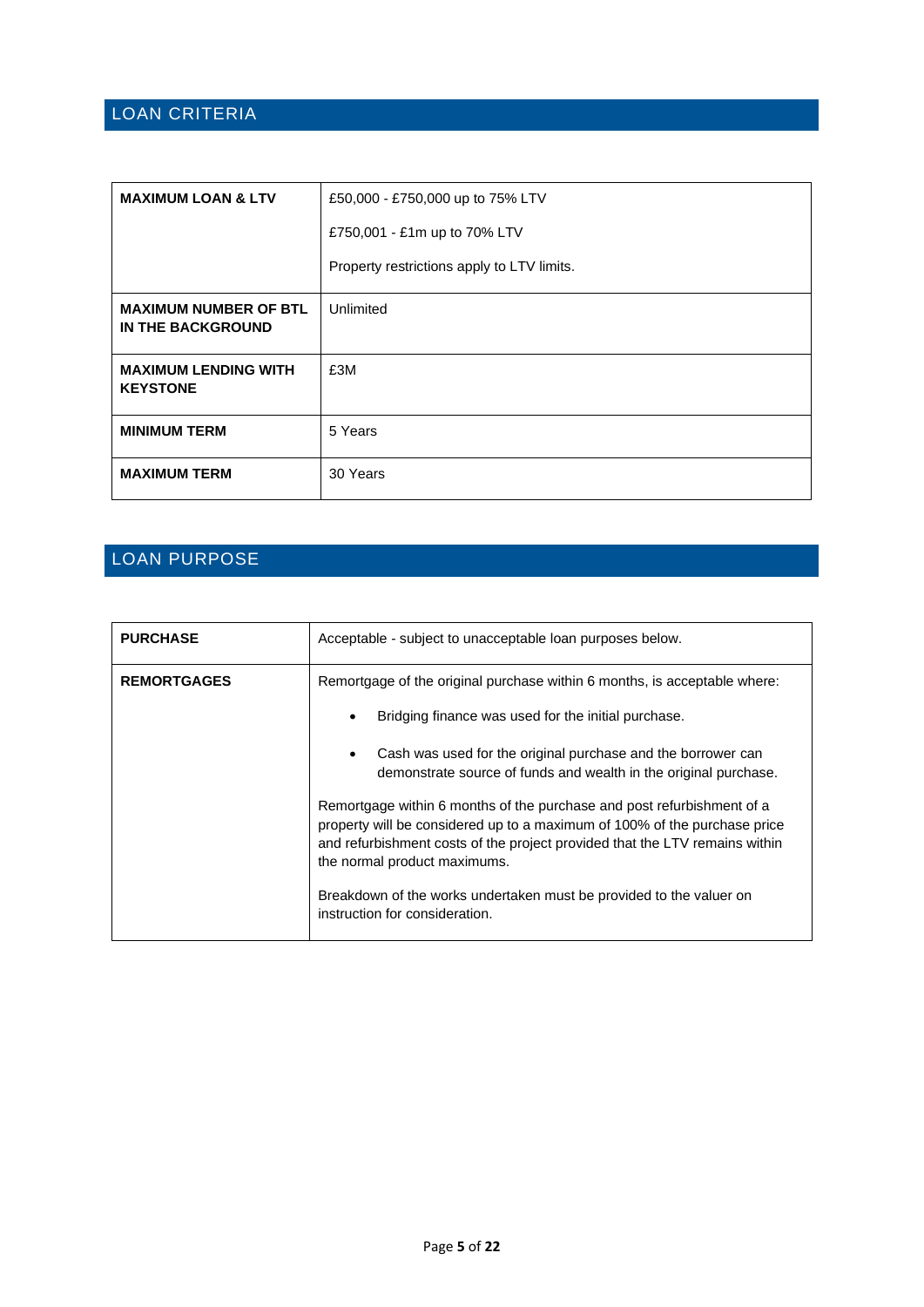| <b>UNACCEPTABLE LOAN</b><br><b>PURPOSES</b> | Back-to-back sales within 6 months of the original purchase<br>٠                                                                                                                   |  |  |
|---------------------------------------------|------------------------------------------------------------------------------------------------------------------------------------------------------------------------------------|--|--|
|                                             | Sale and lease back.                                                                                                                                                               |  |  |
|                                             | Purchase via a property club.                                                                                                                                                      |  |  |
|                                             | Mortgages deemed to be Consumer Buy to Let.                                                                                                                                        |  |  |
|                                             | Properties to be used as a developer's "Show Home" may be<br>$\bullet$<br>considered, subject to the strength of the developer and an<br>appropriate Corporate Let being in place. |  |  |
| <b>MONTHLY REPAYMENTS</b>                   | By direct debit from a UK bank account which must be in the same name as<br>the applicant.                                                                                         |  |  |
| <b>OFFER VALIDITY</b>                       | Up to 3 months.                                                                                                                                                                    |  |  |
|                                             |                                                                                                                                                                                    |  |  |
| <b>VALUATION VALIDITY</b>                   | 6 Months from the date of inspection.                                                                                                                                              |  |  |
|                                             |                                                                                                                                                                                    |  |  |

## <span id="page-5-0"></span>PRODUCT TRANSFER

| <b>PRODUCT TRANSFER LTV</b> | Loan must fit LTV requirements.                                                                        |  |
|-----------------------------|--------------------------------------------------------------------------------------------------------|--|
|                             | Only current available product offered.                                                                |  |
|                             | Arrangement fee maybe added to loan.                                                                   |  |
| <b>COMPANY APPLICATIONS</b> | A change in Directors is not permitted.                                                                |  |
|                             | A new application will be required if there has been a change in Directors<br>(adding or replacement). |  |
|                             | Change in percentage shareholding is permitted if the Directors remain<br>unchanged.                   |  |
| <b>CREDIT HISTORY</b>       | Mortgage subject to Product Transfer must be up to date with no arrears.                               |  |
|                             | No historic arrears greater than 1 month permitted on the mortgage<br>subject to Product Transfer.     |  |
|                             | At least one borrower must have an active credit footprint in the UK.                                  |  |
|                             | No CCJ registered within the last 6 years.                                                             |  |
|                             | All CCJs must be satisfied to be considered.                                                           |  |
|                             | No default registered within the last 24 months.                                                       |  |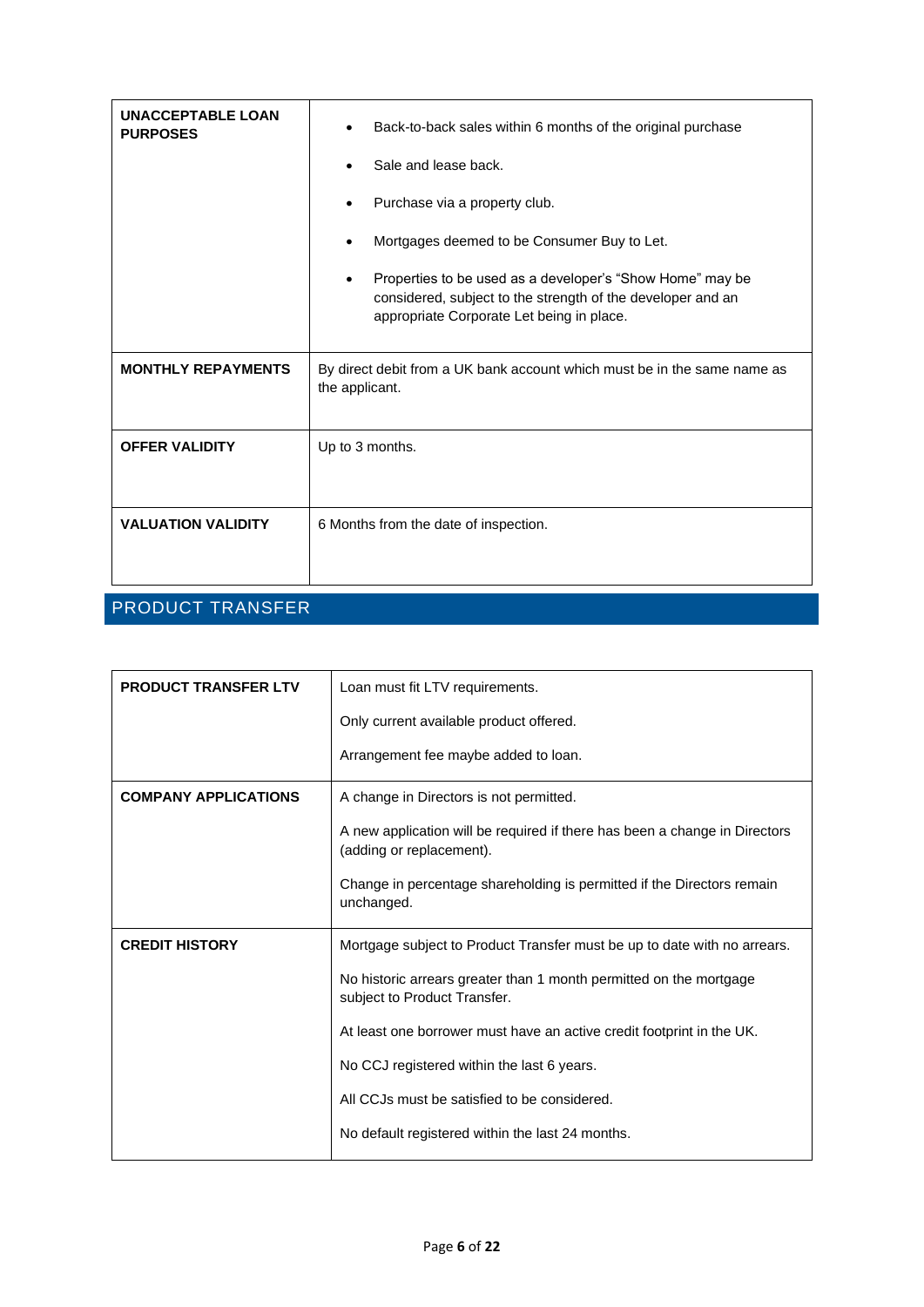|                   | All defaults must be satisfied to be considered.                                                                                                                                                                                                                                                                                                                                                  |
|-------------------|---------------------------------------------------------------------------------------------------------------------------------------------------------------------------------------------------------------------------------------------------------------------------------------------------------------------------------------------------------------------------------------------------|
|                   | Individual Bankruptcy, IVAs or Administration Order-Applications are<br>acceptable if the item was registered 6 or more years ago and discharged<br>at least 3 years ago subject to 60% LTV. Applicants with a financial<br>associate that has been declared bankrupt or subject to an IVA or<br>administration order are acceptable.                                                             |
|                   | Company CVA or Administration Order - For Limited Companies or Limited<br>Liability Partnerships there should be no history of liquidated/wound up<br>companies or receiverships / CVA's within the last 6 years unless a<br>satisfactory explanation can be provided. Applicants with a financial<br>associate that has been subject to either an CVA or administration order<br>are acceptable. |
|                   | Mortgage Arrears - 0 arrears in the last 24 months.                                                                                                                                                                                                                                                                                                                                               |
|                   | Secured Loan Arrears - Maximum of 2 arrears in the last 24 months with<br>none in the last 12.                                                                                                                                                                                                                                                                                                    |
|                   | Credit Card Arrears - Maximum of 2 in the last 24 months with only 1 in the<br>last 12.                                                                                                                                                                                                                                                                                                           |
|                   | Unsecured Loan Arrears - Maximum of 2 in the last 24 months with only 1<br>in the last 12.                                                                                                                                                                                                                                                                                                        |
|                   | Other Unsecured Arrears (Mail Order, Mobile Phone, Utility) - Maximum of<br>4 in the last 24 months across accounts.                                                                                                                                                                                                                                                                              |
|                   | Repossession and Voluntary Surrender - No repossession or Voluntary<br>Surrender registered against any borrower.                                                                                                                                                                                                                                                                                 |
|                   | Payday Loans - Applicants who have entered a pay day loan in the last 24<br>months or are still repaying a pay day loan are not acceptable.                                                                                                                                                                                                                                                       |
|                   | Debt Management Plan (Including partial settlements and transfer to Debt<br>Collector) - Applicants who have entered, or are still repaying, a debt<br>management plan in the last 24 months are not acceptable.                                                                                                                                                                                  |
| <b>VALUATIONS</b> | Standard: remote valuations acceptable.                                                                                                                                                                                                                                                                                                                                                           |
|                   | Specialist: physical valuation required.                                                                                                                                                                                                                                                                                                                                                          |
|                   | Validity period of valuation: 6 months.                                                                                                                                                                                                                                                                                                                                                           |
|                   |                                                                                                                                                                                                                                                                                                                                                                                                   |
| <b>OFFER</b>      | A new offer will be produced.                                                                                                                                                                                                                                                                                                                                                                     |
|                   | Offer validity - up to 3 months.                                                                                                                                                                                                                                                                                                                                                                  |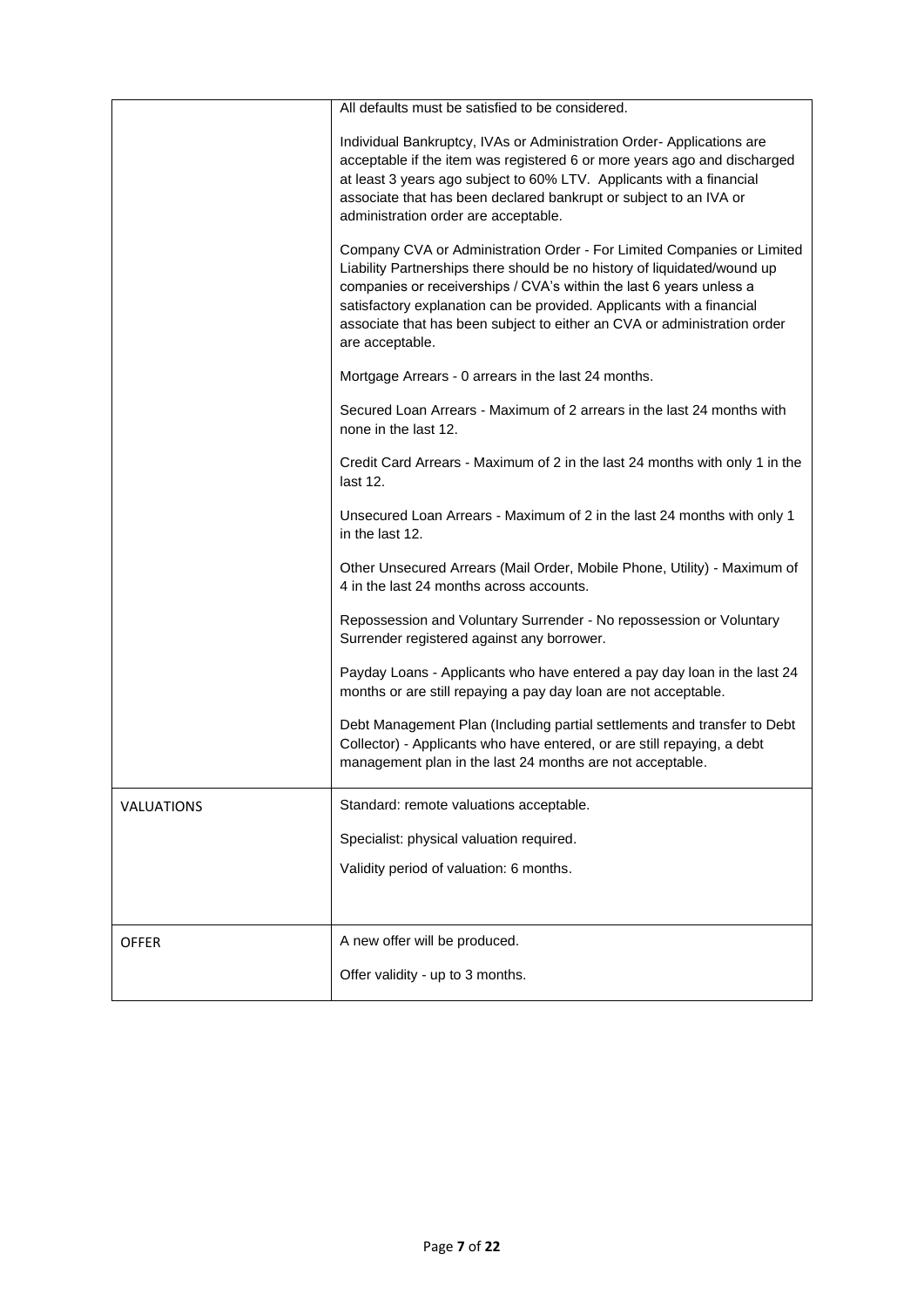## <span id="page-7-0"></span>ADVERSE CREDIT

| <b>Active Credit Records</b>                                                                     | At least one borrower must have an active credit footprint in the UK                                                                                                                                                                                                                                                                                     |
|--------------------------------------------------------------------------------------------------|----------------------------------------------------------------------------------------------------------------------------------------------------------------------------------------------------------------------------------------------------------------------------------------------------------------------------------------------------------|
| CCJs                                                                                             | No CCJ registered within the last 6 years.                                                                                                                                                                                                                                                                                                               |
|                                                                                                  | All CCJs must be satisfied to be considered.                                                                                                                                                                                                                                                                                                             |
| <b>Defaults</b>                                                                                  | No default registered within the last 24 months.                                                                                                                                                                                                                                                                                                         |
|                                                                                                  | All defaults must be satisfied to be considered.                                                                                                                                                                                                                                                                                                         |
| <b>Individual Bankruptcy, IVAs or</b><br><b>Administration Order</b>                             | Applications are acceptable if the item was registered 6 or more years ago<br>and discharged at least 3 years ago subject to 60% LTV. Applicants with a<br>financial associate that has been declared bankrupt or subject to an IVA or<br>administration order are acceptable.                                                                           |
| <b>Company CVA or</b><br><b>Administration Order</b>                                             | For Limited Companies or Limited Liability Partnerships there should be no<br>history of liquidated/wound up companies or receiverships / CVA's within<br>the last 6 years unless a satisfactory explanation can be provided.<br>Applicants with a financial associate that has been subject to either an<br>CVA or administration order are acceptable. |
| <b>Mortgage Arrears</b>                                                                          | 0 arrears in the last 24 months.                                                                                                                                                                                                                                                                                                                         |
| <b>Secured Loan Arrears</b>                                                                      | Maximum of 2 arrears in the last 24 months with none in the last 12.                                                                                                                                                                                                                                                                                     |
| <b>Credit Card Arrears</b>                                                                       | Maximum of 2 in the last 24 months with only 1 in the last 12.                                                                                                                                                                                                                                                                                           |
| <b>Unsecured Loan Arrears</b>                                                                    | Maximum of 2 in the last 24 months with only 1 in the last 12.                                                                                                                                                                                                                                                                                           |
| <b>Other Unsecured Arrears (Mail</b><br>Order, Mobile Phone, Utility)                            | Maximum of 4 in the last 24 months across accounts.                                                                                                                                                                                                                                                                                                      |
| <b>Repossession and Voluntary</b><br><b>Surrender</b>                                            | No repossession or Voluntary Surrender registered against any borrower.                                                                                                                                                                                                                                                                                  |
| <b>Payday Loans</b>                                                                              | Applicants who have entered a pay day loan in the last 24 months or are<br>still repaying a pay day loan are not acceptable.                                                                                                                                                                                                                             |
| <b>Debt Management Plan</b><br>(Including partial settlements<br>and transfer to Debt Collector) | Applicants who have entered, or are still repaying, a debt management<br>plan in the last 24 months are not acceptable.                                                                                                                                                                                                                                  |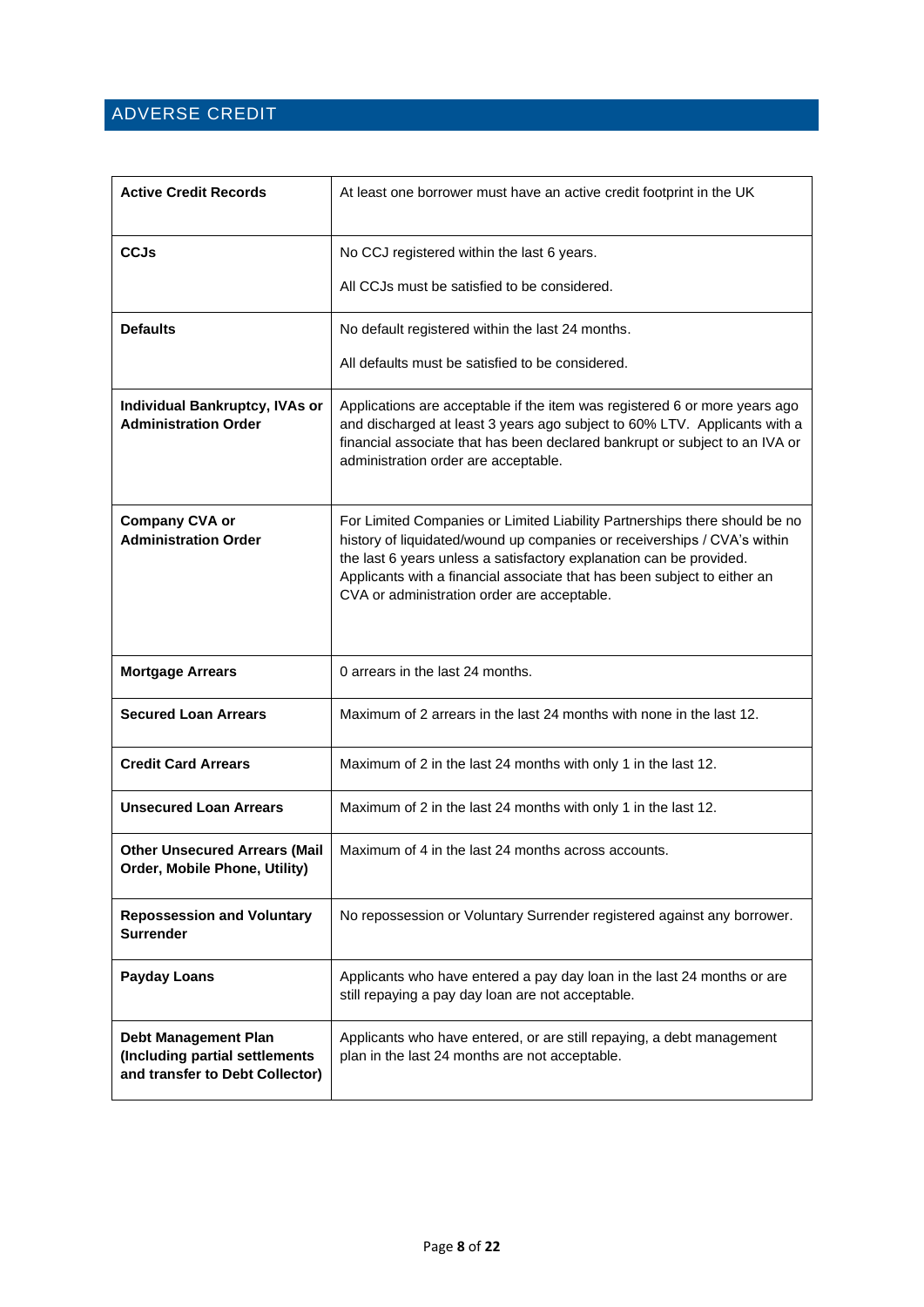## <span id="page-8-0"></span>APPLICANT PROFILE

| <b>MINIMUM AGE</b>                    | Minimum age of the first applicant is 21 years old.                                                                                                                                                                                                     |  |
|---------------------------------------|---------------------------------------------------------------------------------------------------------------------------------------------------------------------------------------------------------------------------------------------------------|--|
|                                       | Additional applicants must be at least 18 years old.                                                                                                                                                                                                    |  |
|                                       |                                                                                                                                                                                                                                                         |  |
| <b>MAXIMUM AGE</b>                    | Individuals - the mortgage term must expire before the youngest applicant<br>becomes 85 years old.                                                                                                                                                      |  |
|                                       | Limited Companies or Limited Liability Partnerships - No maximum age.                                                                                                                                                                                   |  |
| <b>NUMBER OF</b><br><b>APPLICANTS</b> | Individual applications $-4$ .                                                                                                                                                                                                                          |  |
|                                       | Limited company applications - up to 4 directors.                                                                                                                                                                                                       |  |
|                                       | Limited Liability Partnerships - up to 4 designated members                                                                                                                                                                                             |  |
| <b>GUARANTORS</b>                     | Individuals - Guarantors are not considered                                                                                                                                                                                                             |  |
|                                       | Limited Company - All directors will be required to sign a personal guarantee for<br>100% of the loan amount.                                                                                                                                           |  |
|                                       | LLP - All Designated Members for a Limited Liability Partnership are required to<br>sign a full personal guarantee for 100% of the loan amount.                                                                                                         |  |
| <b>FIRST-TIME LANDLORDS</b>           | Applicants who have not owned and let a buy-to-let property in the last 6<br>months will be considered a first-time landlord (FTL) Max LTV 75%                                                                                                          |  |
|                                       | Minimum income £25,000 for at least one applicant.<br>$\bullet$<br>Minimum age of 21 years old (all applicants)<br>$\bullet$<br>At least one applicant must own their current home, with 6 months<br>$\bullet$<br>satisfactory conduct where mortgaged. |  |
|                                       | <b>Acceptable properties:</b>                                                                                                                                                                                                                           |  |
|                                       | Standard flats or houses<br>Multi-unit property (MUP) with up to 4 self-contained flats are<br>acceptable, subject to rental income below:                                                                                                              |  |
|                                       | 170% income cover for individuals at either pay rate for 5-year fixed rate<br>products or the current notional rate 5.5% for products fixed for less than 5<br>years, whichever is greater.                                                             |  |
|                                       | 150% income cover for limited companies or LLP's at either pay rate for 5-year<br>fixed rate products or the current notional Rate 5.5% for products fixed for less<br>than 5 years, whichever is greater.                                              |  |
|                                       | <b>Property exclusions:</b>                                                                                                                                                                                                                             |  |
|                                       | A House in Multiple Occupation ("HMO")<br>MUP's with more than four flats within.<br>Flats above commercial property<br>No element of commercial                                                                                                        |  |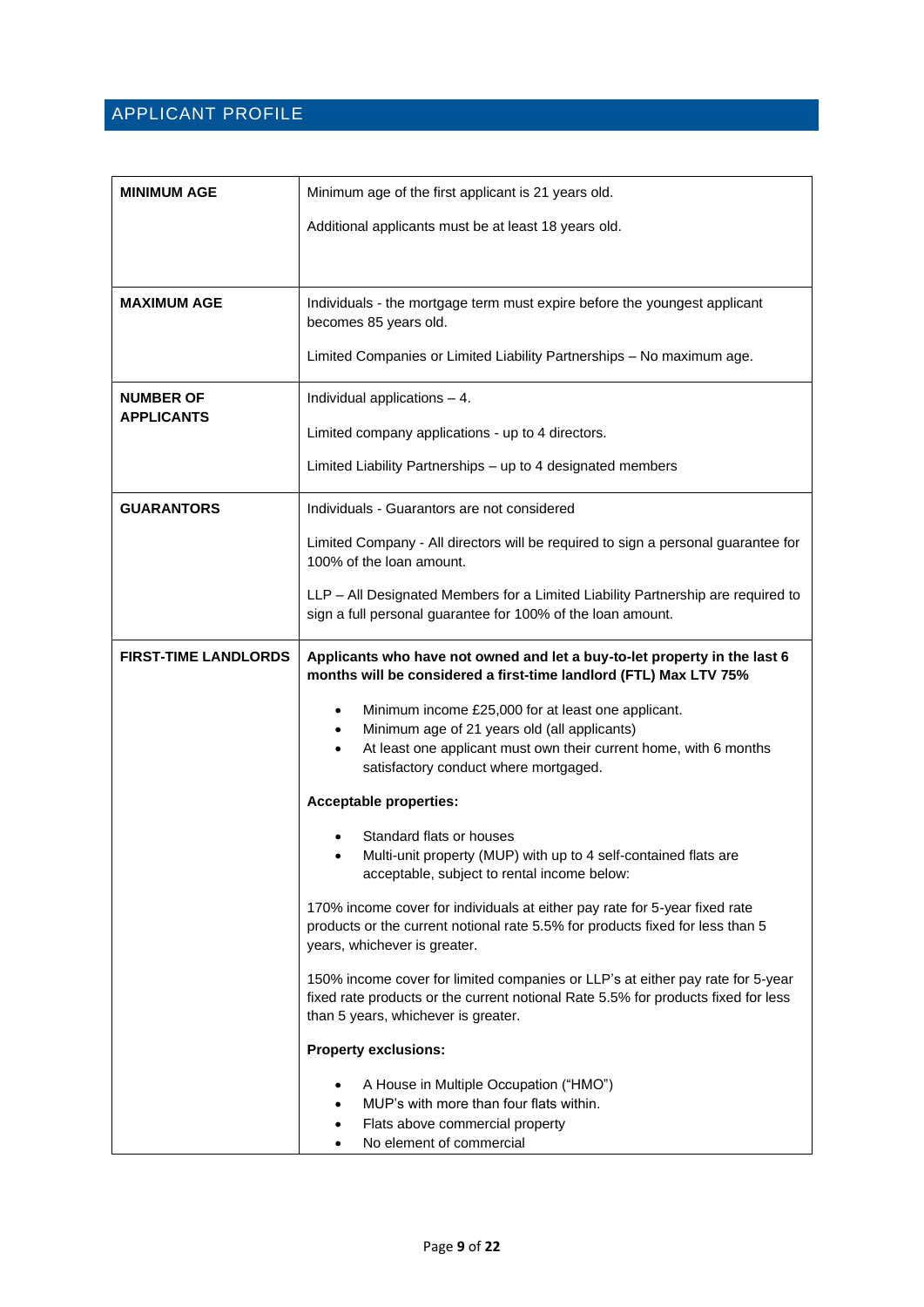|                            | Holiday Let – First-time landlord unacceptable > Must have at least one<br>$\bullet$<br>other buy-to-let property in addition to the relevant Property. |
|----------------------------|---------------------------------------------------------------------------------------------------------------------------------------------------------|
| <b>FIRST-TIME BUYERS</b>   | Not accepted.                                                                                                                                           |
| <b>RESIDENTIAL STATUS</b>  | 3 years residential history in the UK.                                                                                                                  |
| <b>DIPLOMATIC IMMUNITY</b> | Not acceptable.                                                                                                                                         |

## <span id="page-9-0"></span>EX-PAT LENDING

| <b>DEFINITION</b>                     | Expatriate applicants, British Citizens who are now working abroad, can be<br>considered either for an individual(s), an SPV Limited Company or via an LLP.                                                                                                                                                                                                                                                                                                                                                                                                                                                                                                |  |
|---------------------------------------|------------------------------------------------------------------------------------------------------------------------------------------------------------------------------------------------------------------------------------------------------------------------------------------------------------------------------------------------------------------------------------------------------------------------------------------------------------------------------------------------------------------------------------------------------------------------------------------------------------------------------------------------------------|--|
| <b>MAXIMUM LTV</b>                    | 75%                                                                                                                                                                                                                                                                                                                                                                                                                                                                                                                                                                                                                                                        |  |
|                                       | Subject to property LTV maximums.                                                                                                                                                                                                                                                                                                                                                                                                                                                                                                                                                                                                                          |  |
| <b>ACCEPTABLE</b><br><b>COUNTRIES</b> | Members of the European Economic Area: Austria, Belgium, Croatia,<br>Cyprus, Czech Republic, Denmark, Estonia, Finland, France, Germany, Greece,<br>Hungary, Iceland, Ireland, Italy, Latvia, Lichtenstein, Lithuania, Luxembourg,<br>Malta, Netherlands, Norway, Poland, Portugal, Romania, Slovakia, Slovenia,<br>Spain, Sweden and Switzerland.<br>Any country within the FATF (Financial Action Task Force). Please refer<br>other countries.                                                                                                                                                                                                          |  |
| <b>KEY REQUIREMENTS</b>               | Must have an active credit footprint in the UK.<br>$\bullet$<br>Must have paid UK tax or declared income for UK tax purposes.<br>٠<br>Must have at least one BTL property in the UK.<br>٠<br>Minimum employed income of £25,000 per annum<br>$\bullet$<br>Must be employed by multi-national employer or acceptable Sovereign<br>entities.<br>Must have confirmation in writing from the employers of the applicant's<br>$\bullet$<br>residential address in the foreign country and period of residency.<br>Must have a UK bank account.<br>Must have a UK correspondence address.<br>Where applicable, must provide the latest two years SA100 (Full Tax |  |
|                                       | Returns) and Tax Calculations.                                                                                                                                                                                                                                                                                                                                                                                                                                                                                                                                                                                                                             |  |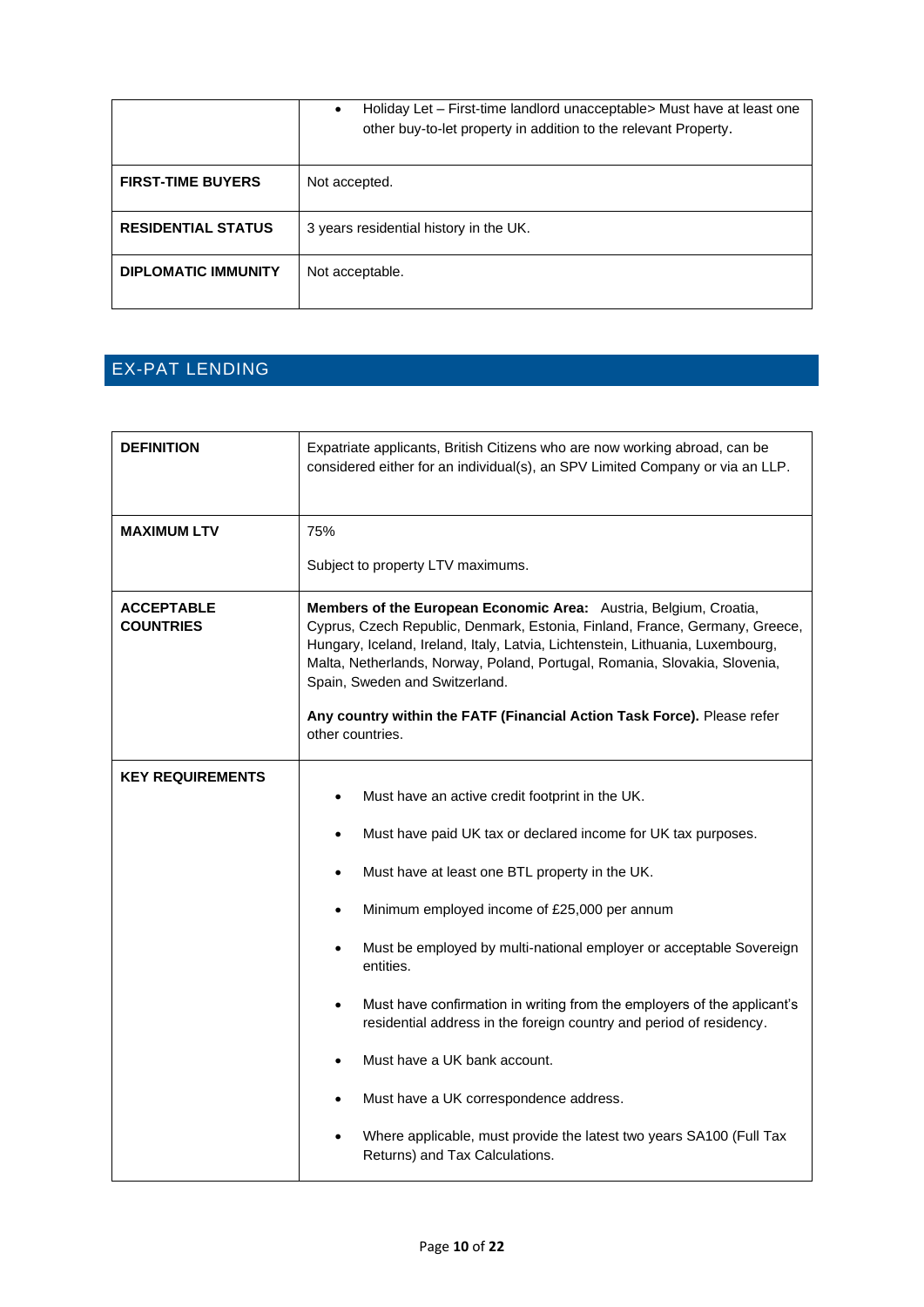## <span id="page-10-0"></span>FOREIGN NATIONALS

| <b>FOREIGN</b><br><b>NATIONALS</b> | <b>EEA Foreign Nationals are acceptable.</b>                                                                                                                                                                                                                                                                 |  |  |
|------------------------------------|--------------------------------------------------------------------------------------------------------------------------------------------------------------------------------------------------------------------------------------------------------------------------------------------------------------|--|--|
|                                    | Applicants from the following countries must have indefinite leave to remain or if they<br>were in the UK before 31 December 2020, must have successfully applied to the EU<br>Settlement Scheme:                                                                                                            |  |  |
|                                    | Austria, Belgium, Croatia, Republic of Cyprus, Czech Republic, Denmark, Estonia,<br>Finland, France, Germany, Greece, Hungary, Iceland, Italy, Latvia, Lichtenstein,<br>Lithuania, Luxembourg, Malta, Netherlands, Norway, Poland, Portugal, Romania,<br>Slovakia, Slovenia, Spain, Sweden and Switzerland.  |  |  |
|                                    | Note, a 'Permanent Residency Document' is no longer acceptable.                                                                                                                                                                                                                                              |  |  |
|                                    | If the applicant has successfully applied to the EU Settlement Scheme, they are given<br>a Share Code, which must be supplied to check whether they have 'Settled or 'Pre-<br>Settled' status.                                                                                                               |  |  |
|                                    | applicants with 'Settled Status' can be accepted with a valid passport.<br>$\bullet$<br>applicants with 'Pre-Settled Status':<br>$\bullet$                                                                                                                                                                   |  |  |
|                                    | need to prove they have been a legal resident in the UK during the last 3<br>$\circ$<br>years.                                                                                                                                                                                                               |  |  |
|                                    | provide a valid passport.<br>$\circ$<br>Provide a minimum of a 25% deposit, which must be from the applicant's<br>$\circ$<br>own resources. Gifts and builder's deposits incentives are not acceptable;<br>unless they are in addition to the 25% deposit provided from the applicant's<br>own resources.    |  |  |
|                                    | For those issued with a biometric residence card (this will usually only apply to those<br>from outside the EU, EEA or Switzerland applying as a family member) then this will<br>need to be checked to confirm which status is held.                                                                        |  |  |
|                                    | Irish citizens (including those with British or Irish citizenship) are exempt from the<br>requirement to apply under the EU Settlement scheme and continue to be able to live<br>and work in the UK without obtaining leave to enter or to remain in the UK. Applicants<br>need to provide a valid passport. |  |  |
|                                    | Individuals from the EU, EEA and Switzerland who do not hold indefinite leave to<br>remain or are not eligible for Settled/Pre-Settled status will be subject to Immigration<br>control.                                                                                                                     |  |  |
|                                    | If someone has indefinite leave to enter or remain, there is no longer any time limit on<br>their ability to stay in the UK. These applicants will need to produce one of the<br>following which evidences they are allowed to stay indefinitely:                                                            |  |  |
|                                    | a stamp or vignette in their current passport; or<br>a letter from the Home Office (noting that these are no longer issued); or<br>a current biometric residence permit.<br>Applicants must have been legally resident in the UK for at least the last 3 years                                               |  |  |
|                                    |                                                                                                                                                                                                                                                                                                              |  |  |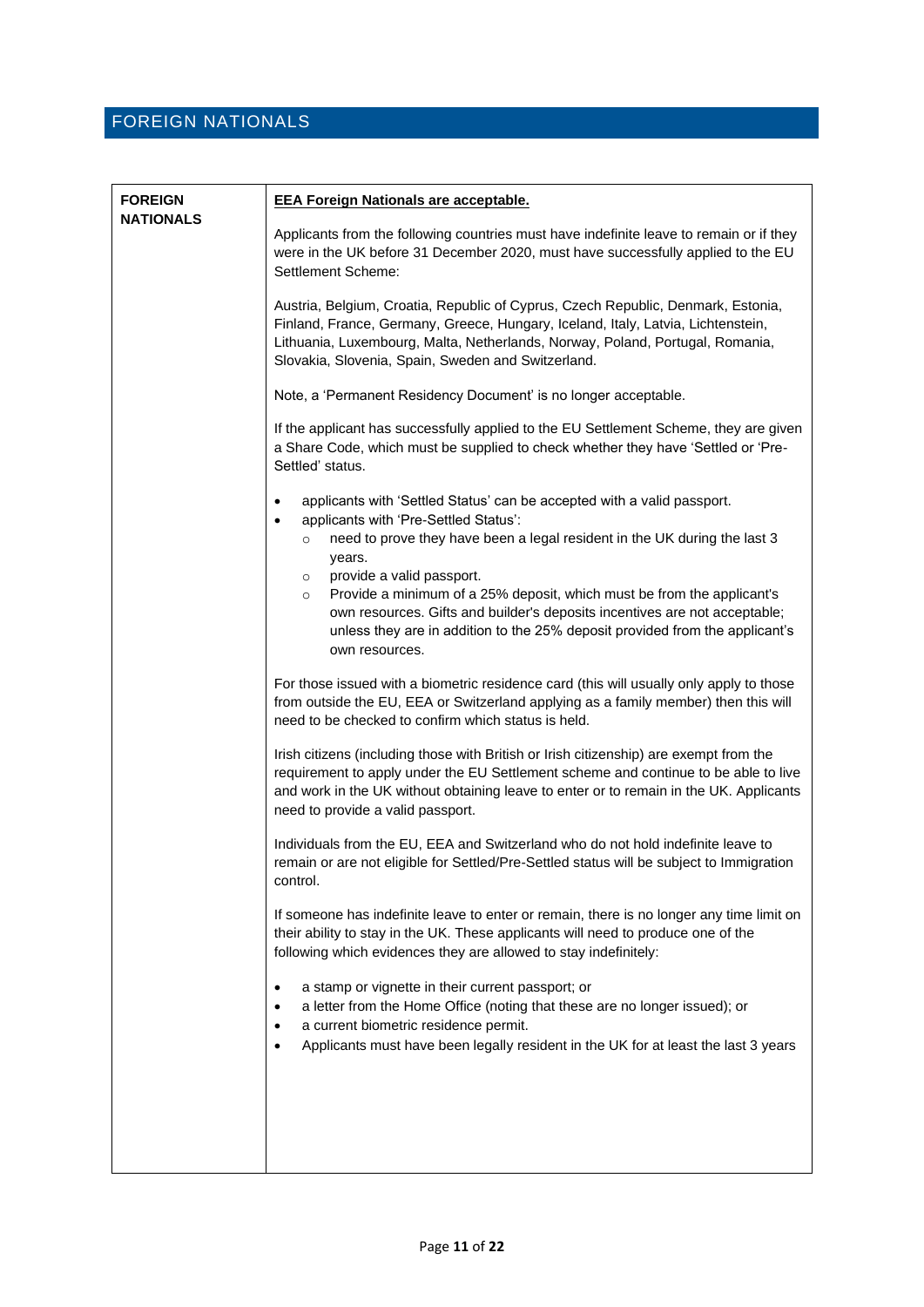| Non-EEA Foreign Nationals can be considered subject to:                                                                                           |
|---------------------------------------------------------------------------------------------------------------------------------------------------|
| Indefinite leave to remain must be evidenced by a stamp in a current valid<br>$\bullet$<br>passport or written confirmation from the Home Office. |
| If the applicant does not have indefinite leave to remain, please refer to our<br>$\bullet$<br>Intermediary Support Team or your local BDM.       |
|                                                                                                                                                   |

## <span id="page-11-0"></span>LIMITED COMPANY LENDING

| <b>APPLICANT</b><br><b>PROFILE</b>                      | Personal Guarantees will be required from the Directors for 100% of the loan amount.                                                                                                                                                                                    |
|---------------------------------------------------------|-------------------------------------------------------------------------------------------------------------------------------------------------------------------------------------------------------------------------------------------------------------------------|
| <b>SPV LIMITED</b><br><b>COMPANIES</b>                  | Special Purpose Vehicle (SPV) companies, set up for the purpose of letting property,<br>can be considered. These companies should have a Standard Industry Classification<br>(SIC) code 68100, 68209 or 68320.                                                          |
| <b>TRADING LIMITED</b><br><b>COMPANIES</b>              | Trading companies with a minimum 2-year trading history can be considered,<br>providing the company can demonstrate positive trading figures via 2 full year trading<br>accounts.                                                                                       |
| <b>LLPs</b>                                             | Acceptable - Please refer to your BDM/Intermediary Support Team                                                                                                                                                                                                         |
| <b>JURISDICTION</b>                                     | Limited company applications are acceptable so long as the company is registered in<br>England, Scotland or Wales.                                                                                                                                                      |
| <b>CONTRACTOR</b><br><b>LIMITED</b><br><b>COMPANIES</b> | Consideration can also be given to companies, incorporated for the purpose of<br>recording director's income from consultancy or contracting, such as IT. These<br>companies would not be considered a trading business and do not require a<br>minimum trading period. |
|                                                         | Evidence of income will be required in the form of up to two years accounts, or if<br>incorporated for a shorter period a copy of a current contract and /or up to 3 months<br>bank statements showing income received.                                                 |
| <b>MAXIMUM NUMBER</b><br>OF DIRECTORS                   | Up to 4 directors.                                                                                                                                                                                                                                                      |
| <b>SHAREHOLDERS</b>                                     | Should a company have a shareholder, with 20% or larger, holding in the company,<br>that is not a director; the shareholder will be subject to credit, fraud and public record<br>checks.                                                                               |
| <b>LAYERED LIMITED</b><br><b>COMPANIES</b>              | Should a company have a shareholder, that is another company, consideration can<br>be given providing both companies have common directors and shareholders.                                                                                                            |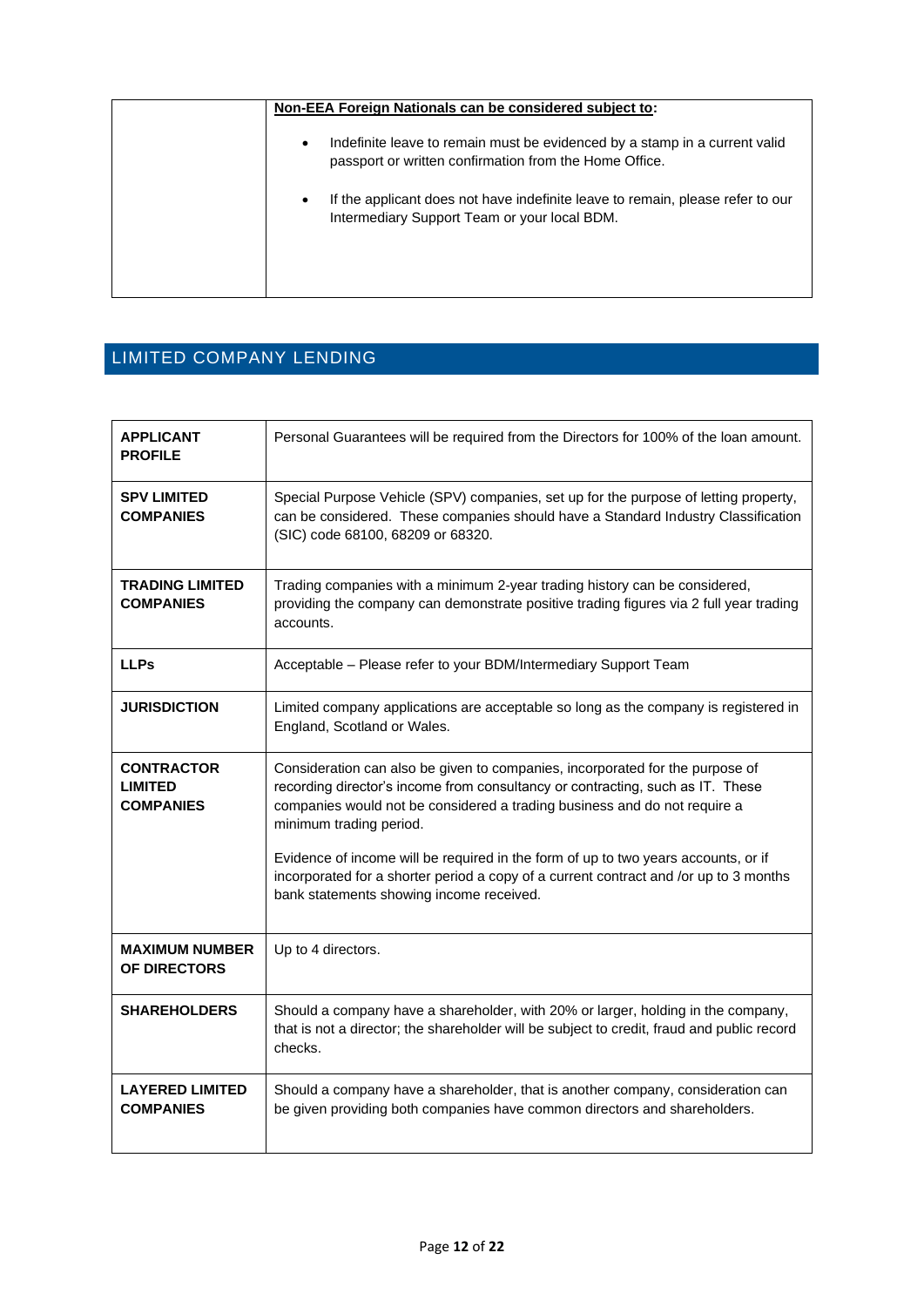## <span id="page-12-0"></span>INCOME

| <b>MINIMUM INCOME</b>                      | None unless the applicant is a First-time Landlord (min £25k for one applicant - see<br>above). We always want to see a provable source of income. Please check our<br>brochure on our website.<br>For Holiday Lets - At least one applicant must have a provable income of at least<br>£40,000 per annum (excluding the potential rental income of the subject property). |
|--------------------------------------------|----------------------------------------------------------------------------------------------------------------------------------------------------------------------------------------------------------------------------------------------------------------------------------------------------------------------------------------------------------------------------|
| <b>EMPLOYED</b>                            | There is no minimum term of employment.                                                                                                                                                                                                                                                                                                                                    |
| <b>SELF EMPLOYED</b>                       | There is no minimum term of self-employment. Where a company director owns 20%<br>or more of the company shares, they will be treated as self-employed.                                                                                                                                                                                                                    |
| <b>TRADING LIMITED</b><br><b>COMPANIES</b> | We require 2 full years trading accounts.                                                                                                                                                                                                                                                                                                                                  |

# <span id="page-12-1"></span>DEPOSIT CRITERIA

| <b>GIFTED DEPOSITS</b>                             | Gifted deposit accepted from immediate family members:                                                                                                                                                                                                                                                                     |
|----------------------------------------------------|----------------------------------------------------------------------------------------------------------------------------------------------------------------------------------------------------------------------------------------------------------------------------------------------------------------------------|
|                                                    | Parents (including step-parents and in-laws)<br>Grandparents<br>Grandchildren<br>Siblings<br>Children<br><b>Spouses</b><br>Civil partners<br>Aunts & Uncles<br>Gifted deposits outside of the UK can be considered - Please refer to your<br>BDM/Intermediary Support Team.                                                |
| <b>BUILDER OR GIFTED</b><br><b>DEPOSIT SCHEMES</b> | Builders' or vendor's deposits are acceptable subject to a maximum contribution of<br>5% of the purchase price, providing the valuer has been made aware of any<br>incentives when conducting the valuation.<br>Developer deposits/incentives secured by way of second charge and rental<br>guarantees are not acceptable. |
| <b>DIRECTORS LOANS</b>                             | Acceptable - Subject to underwriting. Please refer to your BDM/Intermediary<br>Support Team if you wish to discuss prior to submission.                                                                                                                                                                                    |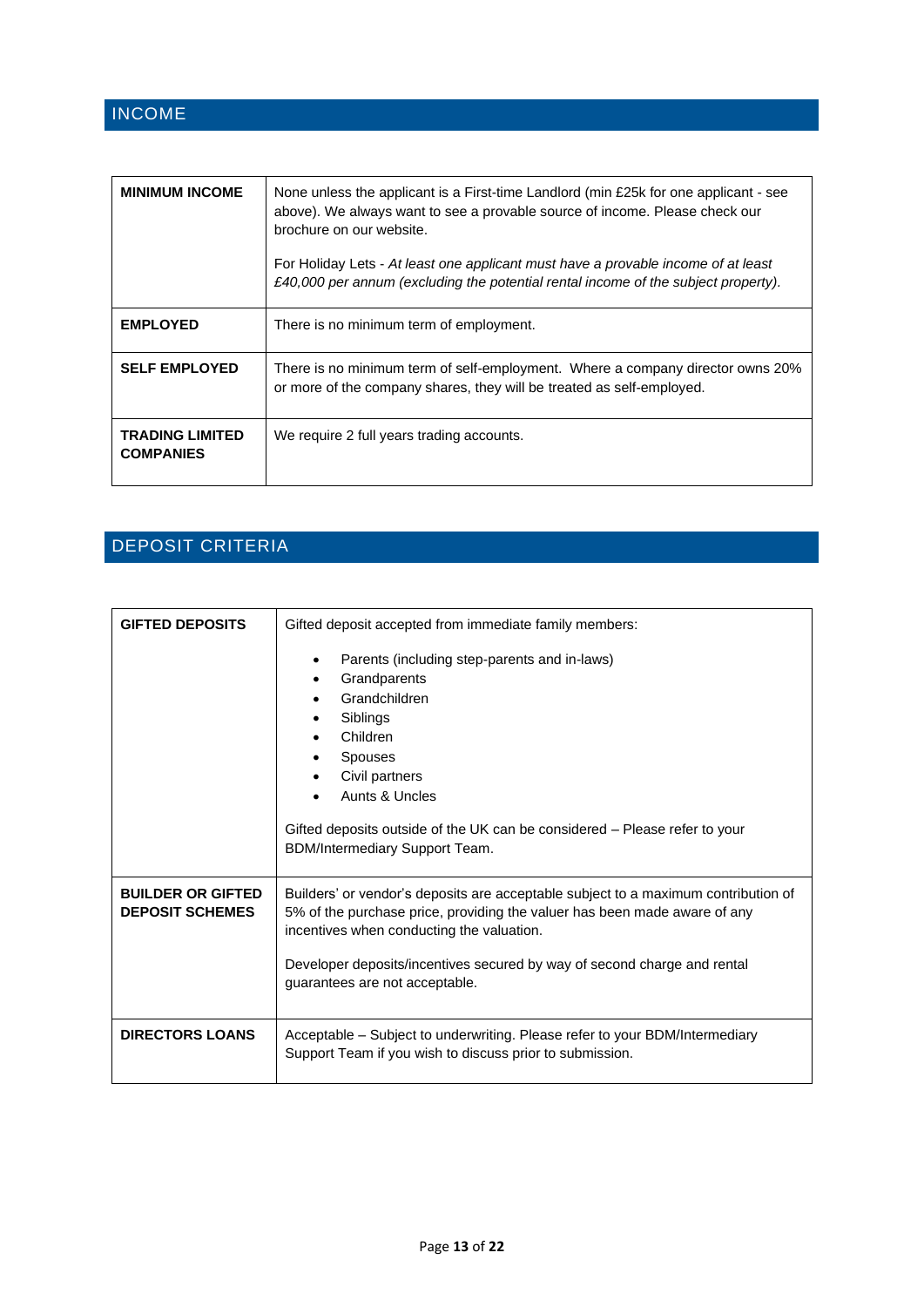#### <span id="page-13-0"></span>PORTFOLIO LENDING

| <b>DEFINITION</b> | Borrowers with, or looking to acquire, 4 or more mortgaged buy to let properties, will be<br>classed as a portfolio landlord.                                                                                                                                                                                                                                                                                                                                                                                                                                                                                                                                                                                                                                          |
|-------------------|------------------------------------------------------------------------------------------------------------------------------------------------------------------------------------------------------------------------------------------------------------------------------------------------------------------------------------------------------------------------------------------------------------------------------------------------------------------------------------------------------------------------------------------------------------------------------------------------------------------------------------------------------------------------------------------------------------------------------------------------------------------------|
| <b>ASSESSMENT</b> | Buy to let property portfolio schedule will be required, this will be subject to further<br>analysis, including The Buy to Let Hub or validation checks using Land Registry.<br>Portfolio landlords are acceptable where the mortgage being applied for fits Keystone<br>Property Finance lending policy and:<br>The LTV of the borrower's portfolio (including any unencumbered properties) is<br>$\bullet$<br>no more than 80%.<br>The stressed rental coverage (on an interest only basis, stressed at the notional<br>$\bullet$<br>rate, currently 5.5%) of the portfolio, including unencumbered properties, is at<br>least 125%.<br>Loans within the portfolio carrying a stressed rental coverage of less than 100% will be<br>subject to further underwriting. |

## <span id="page-13-1"></span>AFFORDABILITY

| <b>Applicant type</b>            | <b>Tax Payer</b>                 | <b>RTI</b> | <b>RTI</b> @ Product<br>Pay Rate | <b>RTI @ Notional Rate</b><br>5.5% or product<br>payrate whichever is<br>the higher |
|----------------------------------|----------------------------------|------------|----------------------------------|-------------------------------------------------------------------------------------|
| Individual                       | <b>Basic Rate</b>                | 125%       | 5 Year Product                   | All products less than 5<br>year fixed.                                             |
| Individual                       | <b>Higher Rate</b>               | 145%       | 5 Year Product                   | All products less than 5<br>year fixed.                                             |
| <b>Limited Company</b><br>or LLP | <b>Limited Company</b><br>or LLP | 125%       | 5 Year Product                   | All products less than 5<br>year fixed.                                             |
| $FTL - MUP$                      | Individual                       | 170%       | 5 Year Product                   | All products less than 5<br>year fixed.                                             |
| $FTL - MUP$                      | <b>Limited Company</b><br>Or LLP | 150%       | 5 Year Product                   | All products less than 5<br>year fixed.                                             |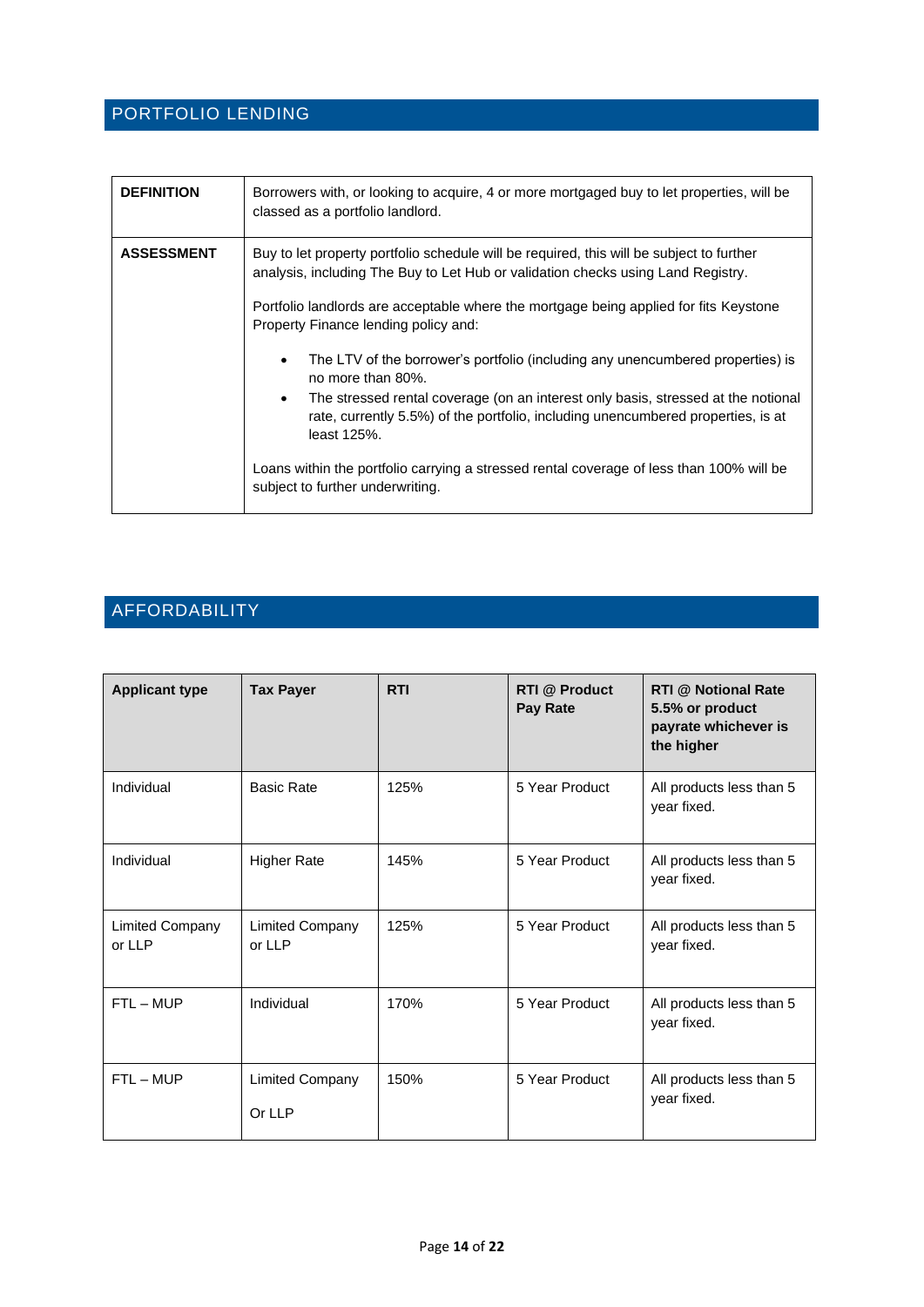#### <span id="page-14-0"></span>PROPERTY CRITERIA

| <b>PROPERTY</b><br><b>LOCATIONS</b>        | Property must be located in England or Wales. (excluding Isle of Man and<br>Isles of Scilly).                                                                                                                                                          |  |
|--------------------------------------------|--------------------------------------------------------------------------------------------------------------------------------------------------------------------------------------------------------------------------------------------------------|--|
|                                            | Landlords of property in Wales must be registered with Rent Smart Wales.                                                                                                                                                                               |  |
|                                            | Scotland & Northern Ireland are not acceptable.                                                                                                                                                                                                        |  |
| <b>MINIMUM PROPERTY</b><br><b>VALUE</b>    | £75,000                                                                                                                                                                                                                                                |  |
| <b>Holiday Let</b>                         | The subject property is fully furnished and is, or is expected to be, let on a short-<br>term basis for at least 210 days per 365-day period.                                                                                                          |  |
| <b>ADJACENT LAND OR</b><br><b>PROPERTY</b> | Properties where a customer separately owns adjacent land or access road,<br>terraced or semi-detached properties can be considered, providing there are clear<br>boundaries and no adverse valuer's comments.                                         |  |
|                                            | Applications where the borrower's main residence adjoins the property or shares<br>access (where the borrower owns both properties) will be considered on a case-by-<br>case basis where both properties are on separate registered titles.            |  |
| <b>EPC RATING</b>                          | Minimum rating E.                                                                                                                                                                                                                                      |  |
|                                            | For Green Products rating must be between A-C.                                                                                                                                                                                                         |  |
| <b>EXPOSURE</b>                            | Where there are four or less units in a block / close-proximity, lending can be<br>considered against all four units. Further restrictions apply, please refer to your<br>local BDM or Internal Sales Team if you wish to discuss prior to submission. |  |
| <b>TENANCY TYPES</b>                       | A single assured shorthold tenancy ("an AST") for a fixed term of between 6 and 36<br>months is acceptable.                                                                                                                                            |  |
|                                            | Corporate lets not exceeding 5 years are acceptable subject to 75% LTV where the<br>tenant is a major corporation. These will be subject to additional checks on the<br>corporation to ensure its continued sustainability.                            |  |
|                                            | Local Authority and Housing Association lets not exceeding 5 years are acceptable,<br>subject to 75% LTV and confirmation of the letting arrangements.                                                                                                 |  |
|                                            | For Corporate, Local Authority and Housing Association Lets, sight of a signed<br>agreement or copy of the proposed agreement will be required on all cases of this<br>nature for consideration.                                                       |  |
|                                            |                                                                                                                                                                                                                                                        |  |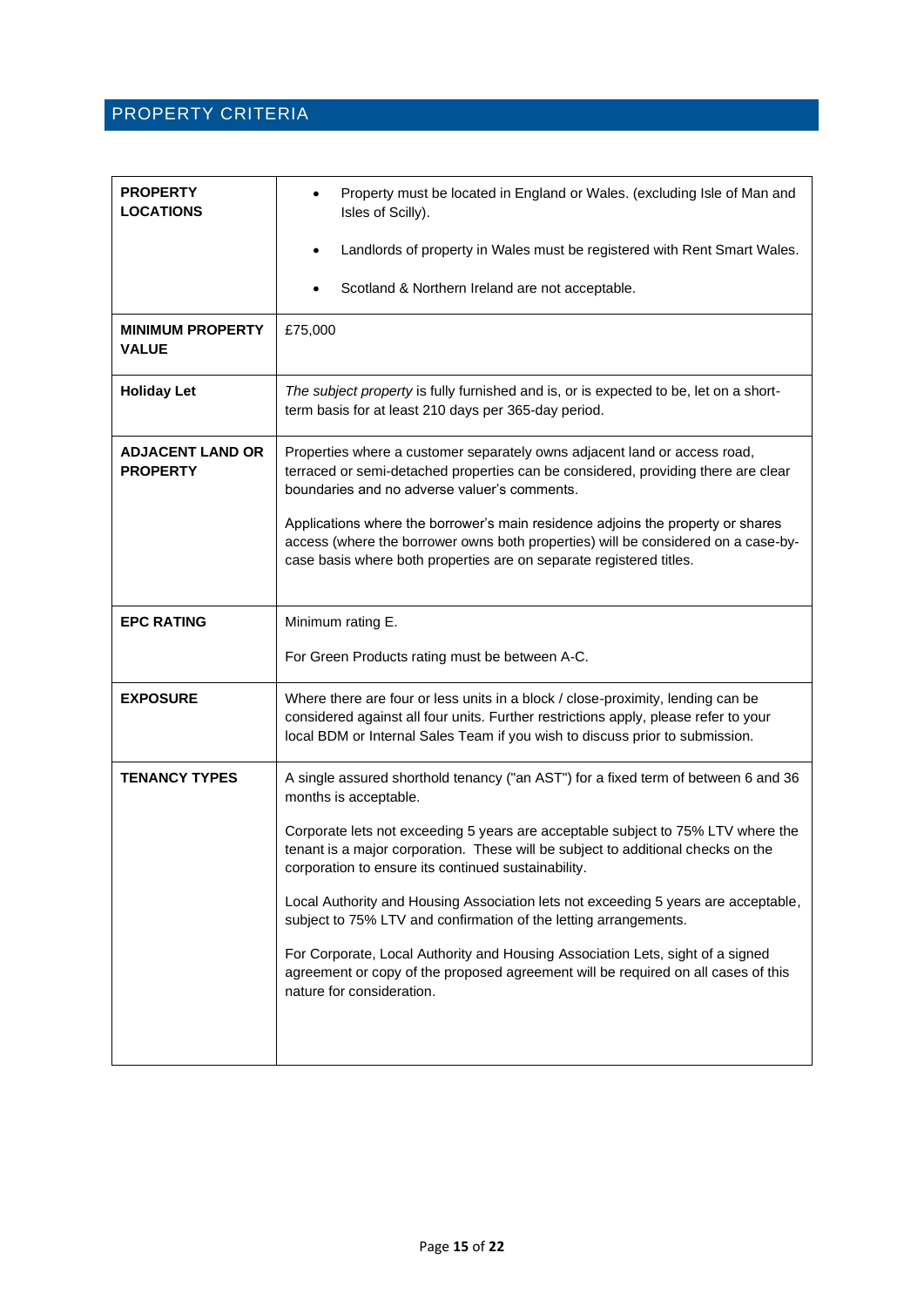#### <span id="page-15-0"></span>PROPERTY TENURE

| <b>COMMONHOLD</b>                                                     | Not acceptable.                                                                                                                                                            |
|-----------------------------------------------------------------------|----------------------------------------------------------------------------------------------------------------------------------------------------------------------------|
| <b>FREEHOLD FLATS &amp;</b><br><b>MAISONETTES</b>                     | Not acceptable.                                                                                                                                                            |
| <b>FREEHOLD HOUSES &amp;</b><br><b>BUNGALOWS</b>                      | Accepted when of standard construction.                                                                                                                                    |
| <b>ASSOCIATED</b><br><b>LEASEHOLD/FREEHOLD</b><br><b>RELATIONSHIP</b> | Where the leasehold and freehold titles are known to be owned by associated<br>parties, these applications can be considered, subject to 65% LTV.                          |
| <b>LEASEHOLD</b><br><b>HOUSES/FLATS</b>                               | Leasehold houses and flats must have an unexpired term of at least 50 years at<br>the end of the mortgage term.                                                            |
| <b>TITLE SPLITS</b>                                                   | Transactions involving title splits, will be considered on their individual merits.<br>Any changes to title required to achieve this must be in place prior to completion. |

## <span id="page-15-1"></span>GENERAL PROPERTY TYPES

**Subject to the Valuer confirming that the individual property forms suitable security, the following property types are normally acceptable:**

| <b>BASEMENT FLATS</b>                                                               | Acceptable where the property is located in London, over 30 square metres and<br>benefits from natural light.                                                                                                                                                                                                                                                                                                                                                                            |  |
|-------------------------------------------------------------------------------------|------------------------------------------------------------------------------------------------------------------------------------------------------------------------------------------------------------------------------------------------------------------------------------------------------------------------------------------------------------------------------------------------------------------------------------------------------------------------------------------|--|
| <b>EX LOCAL AUTHORITY</b><br><b>FLATS/MOD</b>                                       | Applications where the property is ex-local authority, housing association or ex-<br>MOD flat, can be considered, subject to good marketability, construction type,<br>location and confirmation of a minimum of 40% private ownership within the<br>block. Maximum - 7 storeys.<br>Flats and maisonettes with deck access will be considered subject to 70% LTV,<br>subject to underwriter's approval and valuer's comments regarding rentability<br>and resaleability.                 |  |
| <b>FLATS OR</b><br><b>MAISONETTES ABOVE</b><br><b>COMMERCIAL</b><br><b>PREMISES</b> | Flats or maisonettes above/adjacent to commercial premises can be<br>considered, subject to the commercial property being unrelated to the applicant.<br>Properties including new build flats (which include properties to be<br>occupied for the first time) where the subject property is situated less<br>than 3 storeys above or adjacent to the commercial premise where the<br>commercial premises is a food outlet / dry cleaner / public house / mini<br>cab office $-65\%$ LTV. |  |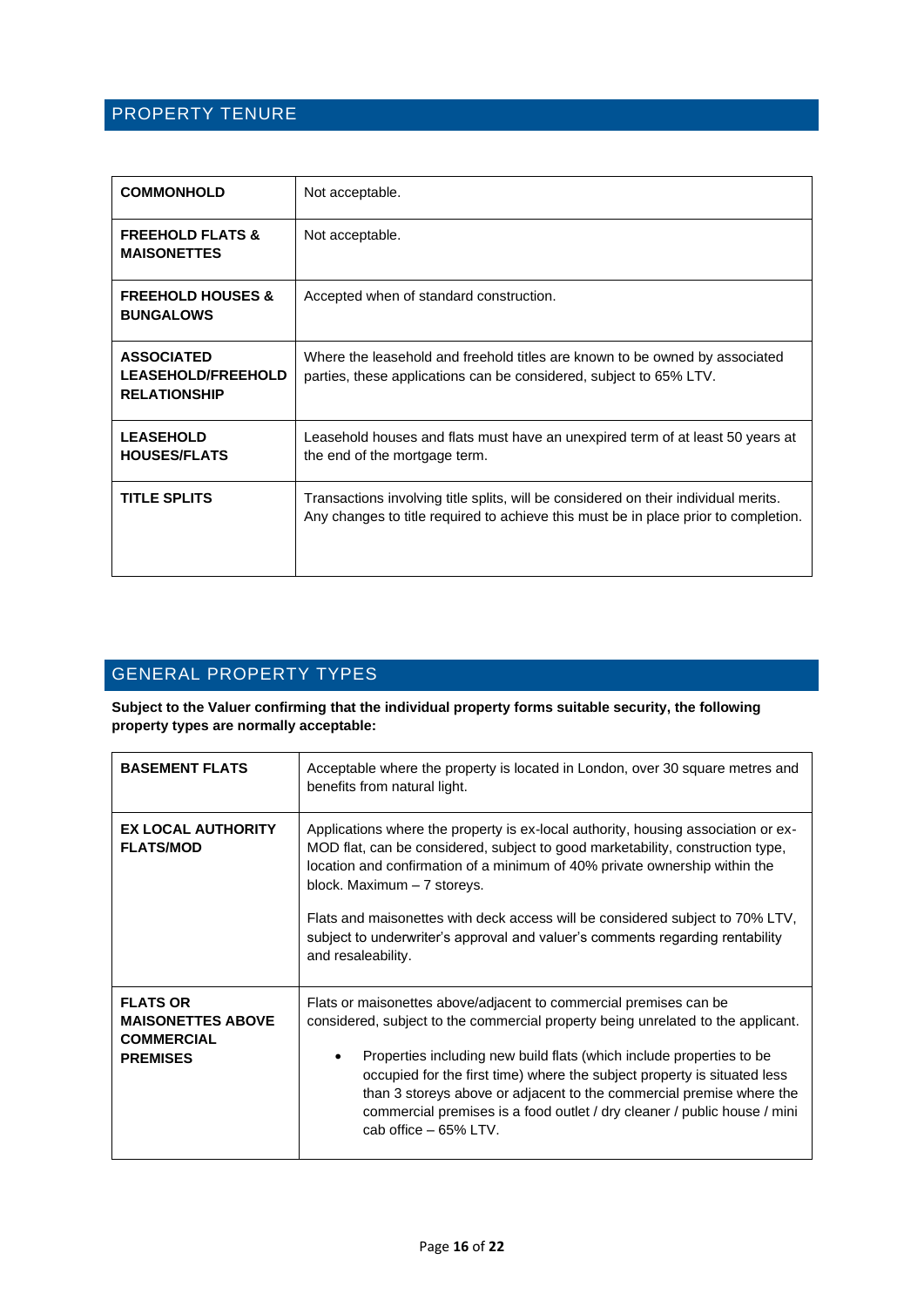|                                                              | Where the above is situated 3 storeys or more above or adjacent to the<br>$\bullet$<br>above mentioned or above non-food outlet / dry cleaners / Public<br>House / mini cab office - 75% LTV.                                                    |  |
|--------------------------------------------------------------|--------------------------------------------------------------------------------------------------------------------------------------------------------------------------------------------------------------------------------------------------|--|
| <b>FLYING FREEHOLD</b>                                       | Elements of flying freehold can be considered, providing the valuer confirms that<br>the element constitutes less than 15% of the total property.                                                                                                |  |
| <b>NUMBER OF STOREYS</b>                                     | We have no maximum number of storeys but properties with more than 7<br>storeys must have a lift.                                                                                                                                                |  |
|                                                              | Ex-local authority properties are restricted to a maximum of 7 storeys.                                                                                                                                                                          |  |
| <b>LAING EASIFORM</b>                                        | Accepted if constructed after 1966 and property is not a bungalow or a flat.                                                                                                                                                                     |  |
| <b>WIMPEY NO FINES</b>                                       | Accepted if constructed after 1946 and the property is not bungalow or flat.                                                                                                                                                                     |  |
| <b>LOCAL AUTHORITY</b><br><b>BUILT HOUSES</b>                | Accepted where the valuation indicates good marketability. Please check<br>construction type.                                                                                                                                                    |  |
| <b>MODERN TIMBER</b><br><b>FRAMED</b><br><b>CONSTRUCTION</b> | Modern timber framed construction, and properties incorporating modern<br>methods of construction components, can be considered subject valuers'<br>comments on rentability and re-saleability.<br>Appropriate warranties must also be in place. |  |
| <b>STUDIO FLATS</b>                                          | Acceptable subject to:                                                                                                                                                                                                                           |  |
|                                                              | Being self-contained, with a separate bathroom.<br>Having natural light.<br>Minimum size of 30 square metres.                                                                                                                                    |  |
| <b>TWO KITCHENS</b>                                          | Considered on a case-by-case basis, subject to a satisfactory explanation.                                                                                                                                                                       |  |

## <span id="page-16-0"></span>HMO CRITERIA

| <b>APPLICANT PROFILE</b> | The applicant must have owned and let a minimum of one buy to let property for 6<br>months.<br>Available for Limited Company, LLP's and Individual applications. |
|--------------------------|------------------------------------------------------------------------------------------------------------------------------------------------------------------|
| <b>MINIMUM VALUE</b>     | £75,000                                                                                                                                                          |
| <b>MAXIMUM LTV</b>       | 75% LTV up to £750,000<br>70% LTV between £750,001 - £1m                                                                                                         |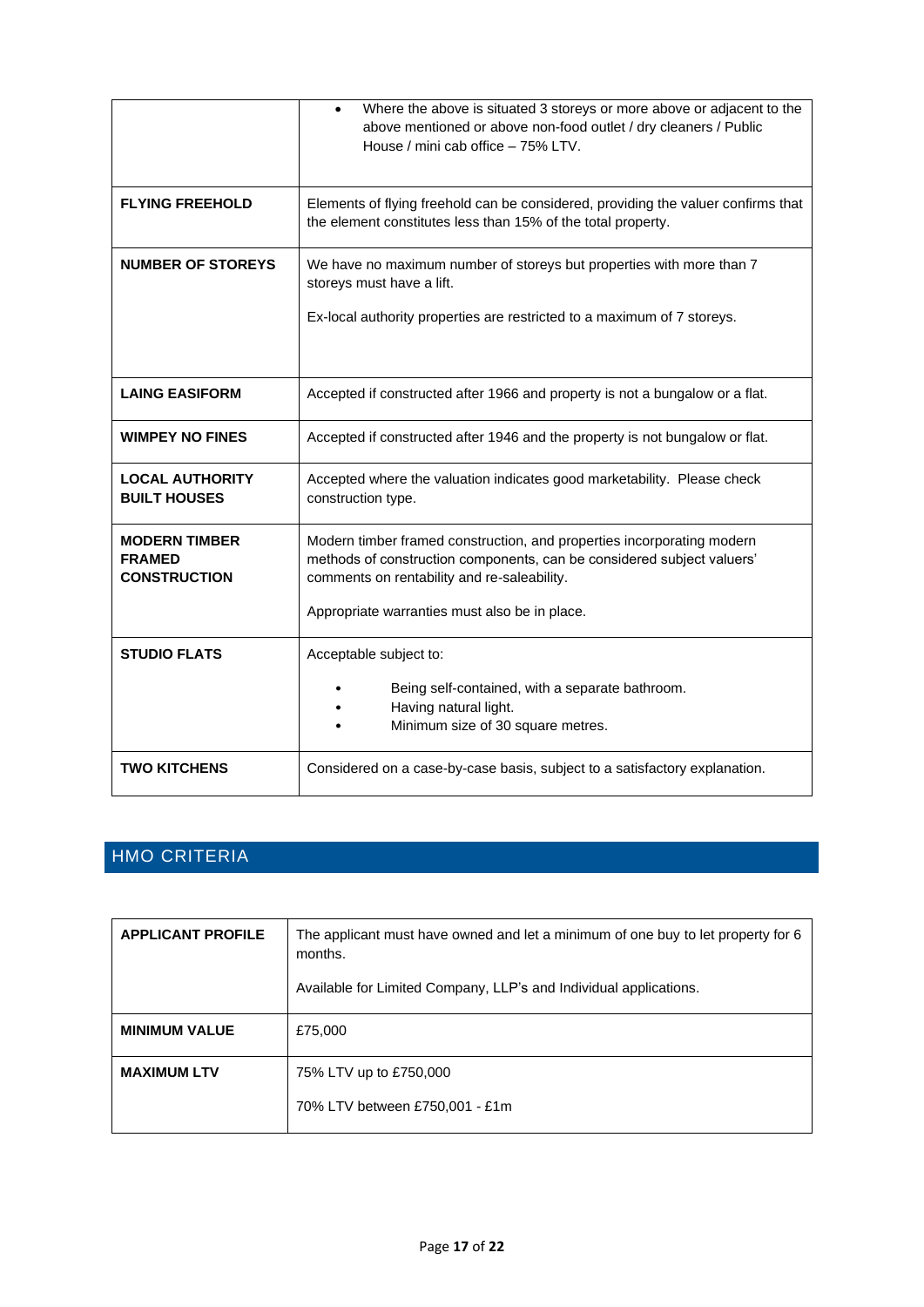| <b>LICENSING</b>                                               | A mandatory HMO licence will be required for any property that is or will be rented<br>to five or more people who form more than one household; and the tenants share<br>a toilet, bathroom or kitchen facilities.                                                                                                         |
|----------------------------------------------------------------|----------------------------------------------------------------------------------------------------------------------------------------------------------------------------------------------------------------------------------------------------------------------------------------------------------------------------|
|                                                                | Local authorities may impose additional or selective licensing requirements<br>dependent on the property. It will be the responsibility of the applicant that the<br>property meets these requirements and holds the appropriate licence.                                                                                  |
|                                                                | If the property is a purchase and/or the first usage as an HMO, an undertaking will<br>be required from the applicant(s) that the applicable licence will be applied for<br>within 30 days of completion of the loan.                                                                                                      |
|                                                                | If the property is a remortgage and is currently an HMO, we require a copy of the<br>HMO licence.                                                                                                                                                                                                                          |
|                                                                | In all cases, solicitors must ensure that all necessary Local Authority building and<br>planning consents have been obtained for any completed alterations to the<br>property. If results of such enquiries reveal that consent has not been obtained,<br>then this must be reported to us in writing prior to completion. |
| <b>MAXIMUM NUMBER OF</b><br><b>BEDROOMS</b>                    | 10                                                                                                                                                                                                                                                                                                                         |
| <b>PROPERTY</b>                                                | Where the HMO contains bedsits or individual flats within the property these will<br>be considered subject to valuers' comments and acceptable HMO licence.                                                                                                                                                                |
| <b>MULTI-LET</b><br><b>PROPERTIES</b><br>(non-licensable HMOs) | Multi-let properties are properties that are let to three or more individuals, but are<br>not subject to HMO, Mandatory, Selective or Additional licencing.<br>Where the property is let with shared tenant facilities, they will be considered as<br>Vanilla properties on standard products.                             |

## <span id="page-17-0"></span>MULTI-UNIT CRITERIA

| <b>DEFINITION</b>        | A single freehold or leasehold property split into self-contained flats.                     |  |  |
|--------------------------|----------------------------------------------------------------------------------------------|--|--|
| <b>MAXIMUM LTV</b>       | 75% LTV up to £750k                                                                          |  |  |
|                          | 70% LTV between £750,001 - £1m                                                               |  |  |
| <b>MINIMUM VALUATION</b> | £75,000                                                                                      |  |  |
| <b>APPLICANT PROFILE</b> | Applicants must have owned and let a BTL property for the last 6 months.                     |  |  |
|                          | First-time landlords may only apply for MUP's with up to 4 flats at the maximum<br>of £500k. |  |  |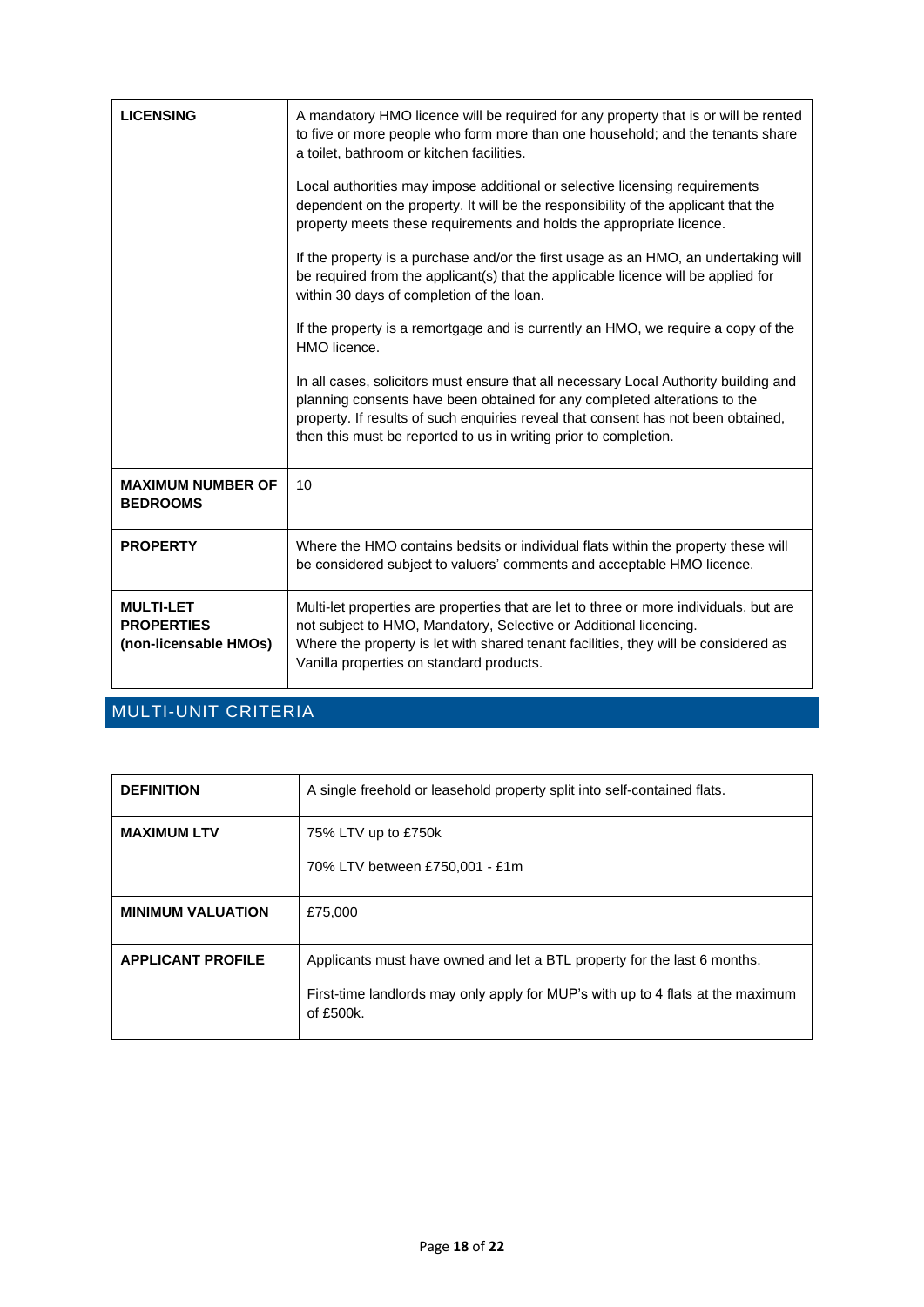| <b>PROPERTY</b> | The maximum number of self-contained units in one property should<br>٠<br>not exceed 10.                                             |
|-----------------|--------------------------------------------------------------------------------------------------------------------------------------|
|                 | Each flat should be over 30 Sq.m.<br>$\bullet$                                                                                       |
|                 | Leasehold properties must have an unexpired term of at least 125<br>years at application.                                            |
|                 | Properties will not be considered where more than 50% of the units are<br>on long leases.                                            |
|                 | Valuations will be undertaken on the Residential Investment Property<br>Report form and will only be undertaken by Allied Surveyors. |

## <span id="page-18-0"></span>NEW BUILD CRITERIA

| <b>Houses and Flats</b> | All new build houses or flats must be referred to your BDM/ Intermediary support<br>team.                                                                                                                                                                                                                                                                                                                                                                                                                                                                                                     |  |
|-------------------------|-----------------------------------------------------------------------------------------------------------------------------------------------------------------------------------------------------------------------------------------------------------------------------------------------------------------------------------------------------------------------------------------------------------------------------------------------------------------------------------------------------------------------------------------------------------------------------------------------|--|
| <b>MAX LTV</b>          | 65% LTV - New build flats where the subject property is situated less<br>than 3 storeys above or adjacent to the commercial premise where the<br>commercial premises is a food-outlet / dry cleaners / Public House/mini<br>cab office.<br>75% LTV - New build flats.<br>75% LTV - New build houses.                                                                                                                                                                                                                                                                                          |  |
| <b>STOREYS</b>          | Any property over 7 storeys must have a lift.                                                                                                                                                                                                                                                                                                                                                                                                                                                                                                                                                 |  |
| <b>WARRANTIES</b>       | Residential property built within the last ten years must hold: -                                                                                                                                                                                                                                                                                                                                                                                                                                                                                                                             |  |
|                         | An acceptable guarantee / certificate from a reputable company.<br>These Include: NHBC certificate, Zurich Municipal Policy, Premier<br>Guarantee, Build Life plans, Build Zone, Castle 10 (Checkmate),<br>Local Authority Building Control, Build Assure, Aedis, One Guarantee<br>ICW (International Construction Warranty Assure Build Ltd,<br>International Construction Warranties, Advantage Home Construction<br>Insurance, ABC+ 10 Year structural warranty, Ark Residential Latent<br>Defects Insurance, Global Home Warranties, Protek, Q Assurance<br>Build Ltd - Q Policy and ICW. |  |
|                         | Any other new home warranty schemes will be considered on their<br>merits.                                                                                                                                                                                                                                                                                                                                                                                                                                                                                                                    |  |
|                         | An Architects Certificate or Professional Consultant's Certificate<br>(PCC) on a very small development, which states the property was<br>built under the supervision of a person belonging to one of the                                                                                                                                                                                                                                                                                                                                                                                     |  |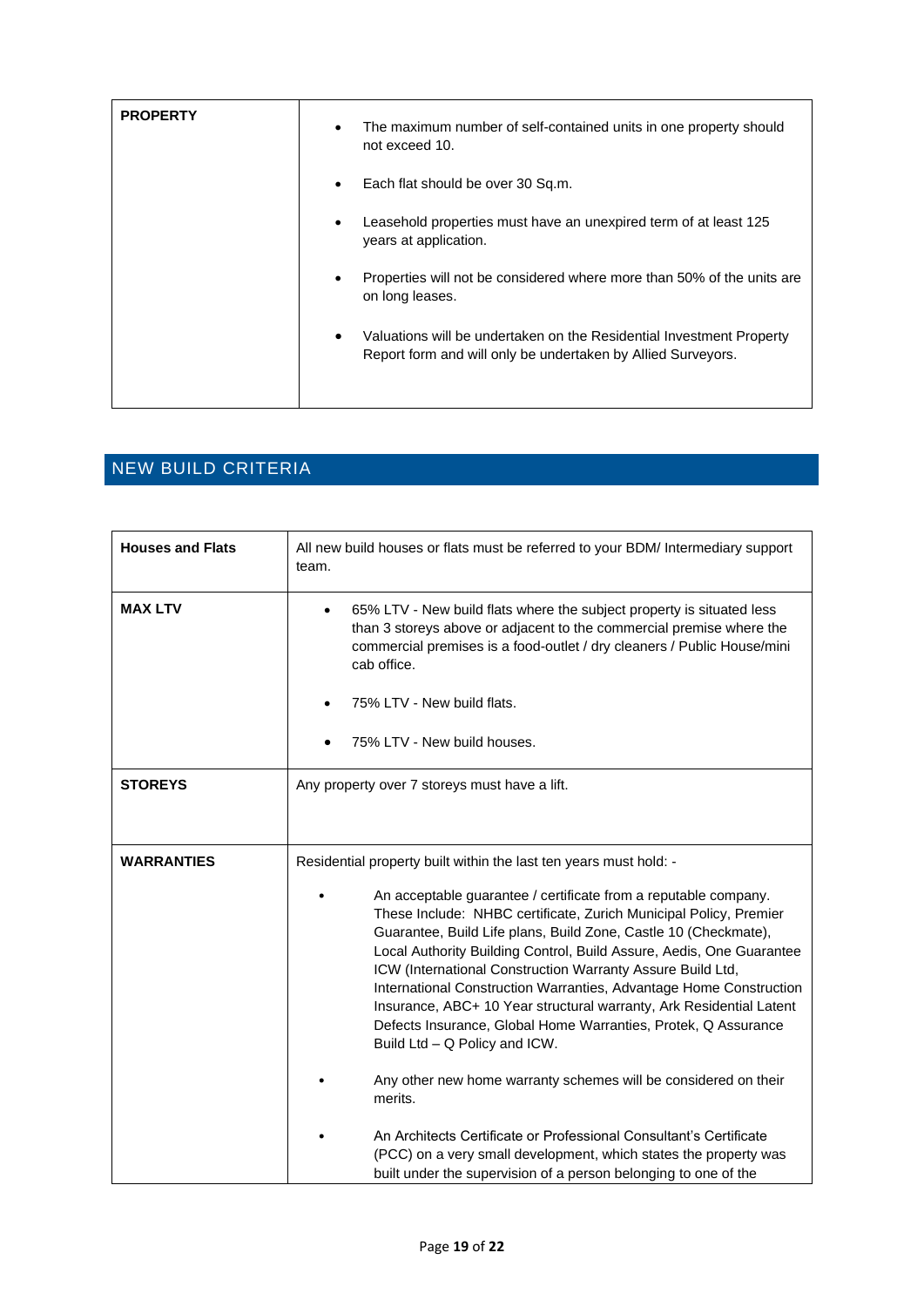|  | following: -                                                                                                                                                                                                                                                               |
|--|----------------------------------------------------------------------------------------------------------------------------------------------------------------------------------------------------------------------------------------------------------------------------|
|  | Fellow or member of the Royal Institution of Chartered Surveyors<br>(FRICS or MRICS)                                                                                                                                                                                       |
|  | Fellow or member of the Institution of Structural Engineers (F.I.<br>Struct.E or M.I.Struct.E)                                                                                                                                                                             |
|  | Fellow or member of the Chartered Institute of Building (FCIOB or<br>MCIOB)                                                                                                                                                                                                |
|  | Fellow or member of the Architecture and Surveying Institute (FASI<br>or MASI)                                                                                                                                                                                             |
|  | Fellow or member of the Chartered Association of Building Engineers<br>(C. Build E MCABE and C.Build E FCABE)                                                                                                                                                              |
|  | Member of the Chartered Institute of Architectural Technologists<br>(formally British Institute of Architectural Technologists) (MCIAT)                                                                                                                                    |
|  | An architect registered with the Architects Registration Board (ARB).<br>An architect must be registered with the Architects Registration<br>Board, even if they are also a member of another institution, for<br>example the Royal Institute of British Architects (RIBA) |
|  | Fellow or member of the Institution of Civil Engineers (FICE or<br>MICE). The professional will need to sign a Professional Consultant's<br>Certificate, in the form set out on the UK Finance/CML website.                                                                |
|  | In addition to the above qualifications, at the time the certificate of practical<br>completion is issued, the consultant must have professional indemnity insurance<br>in force for each claim for the greater of:                                                        |
|  | The value of the property once completed, or<br>$\circ$<br>£250,000 if employed directly by the borrower<br>$\circ$<br>In any other case, £500,000<br>$\circ$                                                                                                              |

## <span id="page-19-0"></span>SPECIALIST REPORTS

| <b>CAVITY WALL TIE</b>         | Report to be obtained from a Structural Engineer, qualified Building<br>Surveyor or a reputable specialist company experienced in wall tie<br>replacement. |
|--------------------------------|------------------------------------------------------------------------------------------------------------------------------------------------------------|
| <b>ELECTRICAL INSTALLATION</b> | Report to be obtained by a National Inspection Council for Electrical<br>Installation Contractors or a NAPIT approved contractor.                          |
| <b>GAS INSTALLATION</b>        | Must be produced by a Gas Safe registered contractor.                                                                                                      |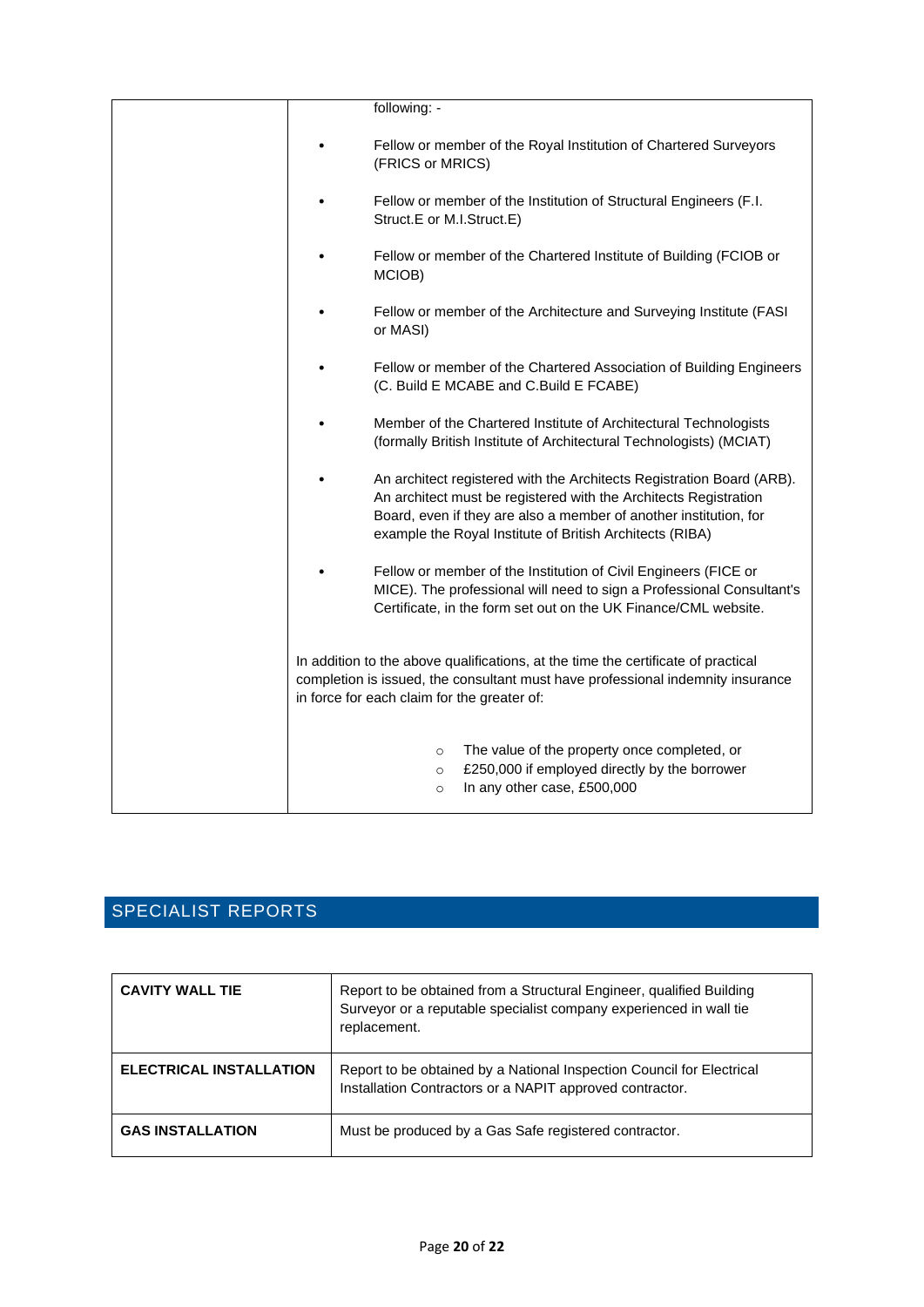| <b>JAPANESE KNOTWEED</b>                     | If Japanese Knotweed is present within the boundary of the property or<br>neighbouring properties, the valuation report will confirm which of four<br>categories applies.                                                                                                                                                                                                            |
|----------------------------------------------|--------------------------------------------------------------------------------------------------------------------------------------------------------------------------------------------------------------------------------------------------------------------------------------------------------------------------------------------------------------------------------------|
|                                              | • If category 1 applies no report or action is required unless<br>recommended by the valuer.                                                                                                                                                                                                                                                                                         |
|                                              | . If category 2 applies each case will be reviewed on its<br>individual merits, taking into account the valuers' advice.                                                                                                                                                                                                                                                             |
|                                              | • If category 3 or 4 applies a full report and detailed treatment<br>plan will need to be carried out by an appropriately qualified<br>person.                                                                                                                                                                                                                                       |
|                                              | When treatment is required, it must be carried out by a member of the<br>Property Care Association, backed by a minimum 10-year insurance<br>guarantee programme, and a full retention made until the first part of the<br>treatment programme has been undertaken. The guarantee must be<br>property specific and transferable to subsequent owners and mortgagee in<br>possession. |
|                                              | It is possible that the valuer may feel that the presence of Japanese<br>Knotweed on the property or neighbouring land (e.g. very close to the<br>boundary) may present such a threat that the subject property should be<br>declined as a suitable mortgage security. If this is the case the application<br>would be declined.                                                     |
| <b>STRUCTURAL ENGINEER</b><br><b>REPORTS</b> | Properties evidenced by the valuation report as having actual or potential<br>structural movement will be declined, unless a borrower-funded Structural<br>Engineer's or Structural Surveyor's report confirms the movement is non-<br>progressive or unlikely to preclude saleability.                                                                                              |
|                                              | Alternatively, if the valuer advises within their report, that the movement is<br>long standing and non-progressive, no further action will be required.                                                                                                                                                                                                                             |
| <b>DAMP &amp; TIMBER</b>                     | Timber and Damp: Dry rot, wet rot, infestation by wood-boring insects.                                                                                                                                                                                                                                                                                                               |
|                                              | Report to be obtained from one of the following:                                                                                                                                                                                                                                                                                                                                     |
|                                              | Property Care Association (PCA)<br>Wood Protection Association (formerly BWPDA)<br>Safeguard (Europe) Ltd<br>Sovereign<br>Wykamol                                                                                                                                                                                                                                                    |
| <b>TREES</b>                                 | Report to be obtained from a consultant/contractor approved by the<br>Arboricultural Association, NCH ARB, Dip ArB.                                                                                                                                                                                                                                                                  |
| <b>Asbestos</b>                              | Asbestos report to be provided where advised within the valuation reports.<br>Such properties will only be acceptable where the report confirms there is<br>no risk or where any remedial/removal works recommended in the report<br>have been carried out.                                                                                                                          |